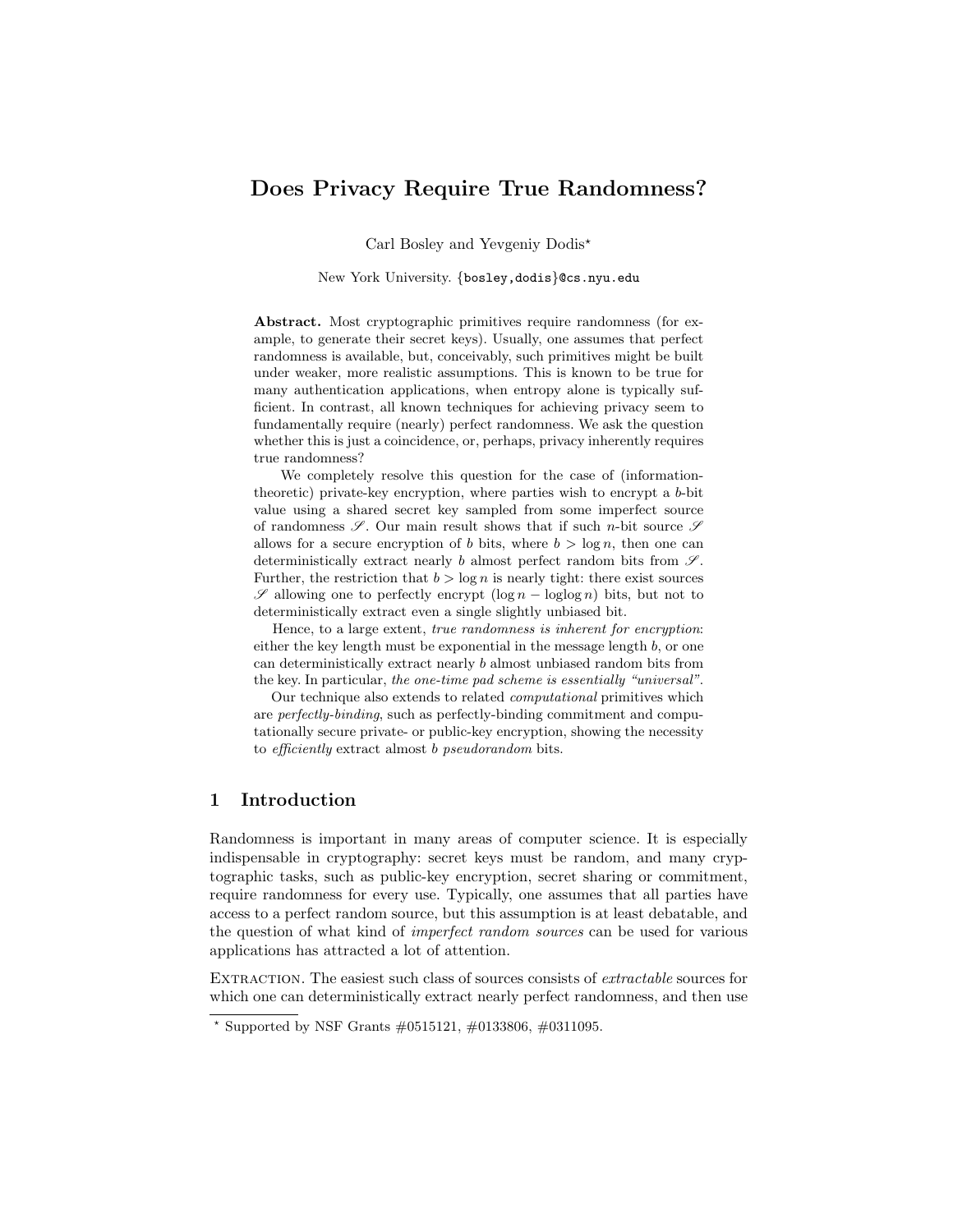it in any application. Although various examples of such non-trivial sources are known (see [TV00,KRVZ06] and the references therein), most natural sources, such as the so called entropy sources<sup>1</sup> [SV86,CG88,Zuc96], are easily seen to be non-extractable. One can then ask the natural question of whether perfect randomness is indeed inherent for the considered application, or perhaps one can do with weaker, more realistic assumptions. Clearly, the answer depends on the application.

POSITIVE RESULTS. For one such application domain, a series of celebrated results [VV85,SV86,CG88,Zuc96,ACRT99] showed that entropy sources are sufficient for simulating probabilistic polynomial-time algorithms — namely, problems which do not inherently need randomness, but which could potentially be sped up using randomization. Thus, extremely weak imperfect sources can still be tolerated for this application domain. This result was later extended to interactive protocols by Dodis et al. [DOPS04].

Moving to cryptographic applications, entropy sources are typically sufficient for authentication applications, since entropy is enough to ensure unpredictability. For example, in the non-interactive (i.e., one-message) setting Maurer and Wolf [MW97] show that, for a sufficiently high entropy rate (specifically, more than  $1/2$ ), entropy sources are indeed sufficient for unconditional one-time authentication (while Dodis and Spencer [DS02] showed that smaller rate entropy sources are not sufficient to authenticate even a single bit). Moreover, in the interactive setting, Renner and Wolf [RW03] show information-theoretic authentication protocols capable of tolerating any constant-fraction entropy rate. Finally, Dodis et al. [DOPS04] consider the existence of computationally secure digital signature (and thus also message authentication) schemes, and, under (necessarily) strong, but plausible computational assumptions, once again showed that entropy sources are enough to build such signature schemes. From a different angle,  $[DS02]$  also show that for all entropy levels (in particular, below  $1/2$ ) there exist "severely non-extractable" imperfect sources which are nevertheless sufficient for non-trivial non-interactive authentication. Thus, good sources for authentication certainly do not require perfect randomness.

Randomness for Privacy? The situation is much less clear for privacy applications, whose security definitions include some kind of indistinguishability. Of those, the most basic and fundamental is the question of (private-key) encryption, whose definition requires that the encryptions of any two messages are indistinguishable. (Indeed, this will be the subject of this work.)

With one exception (discussed shortly), all known results indicate that true randomness might be inherent for privacy applications, such as encryption. First, starting with Shannon's one-time scheme [Sha49], all existing methods for building secure encryptions schemes, as well as other privacy primitives, crucially de-

<sup>&</sup>lt;sup>1</sup> Informally, entropy sources guarantee that every distribution in the family has a non-trivial amount of entropy (and possibly more restrictions), but do not assume independence between different symbols of the source. Thus, they are the most general sources one would wish to tolerate, since cryptography clearly requires entropy.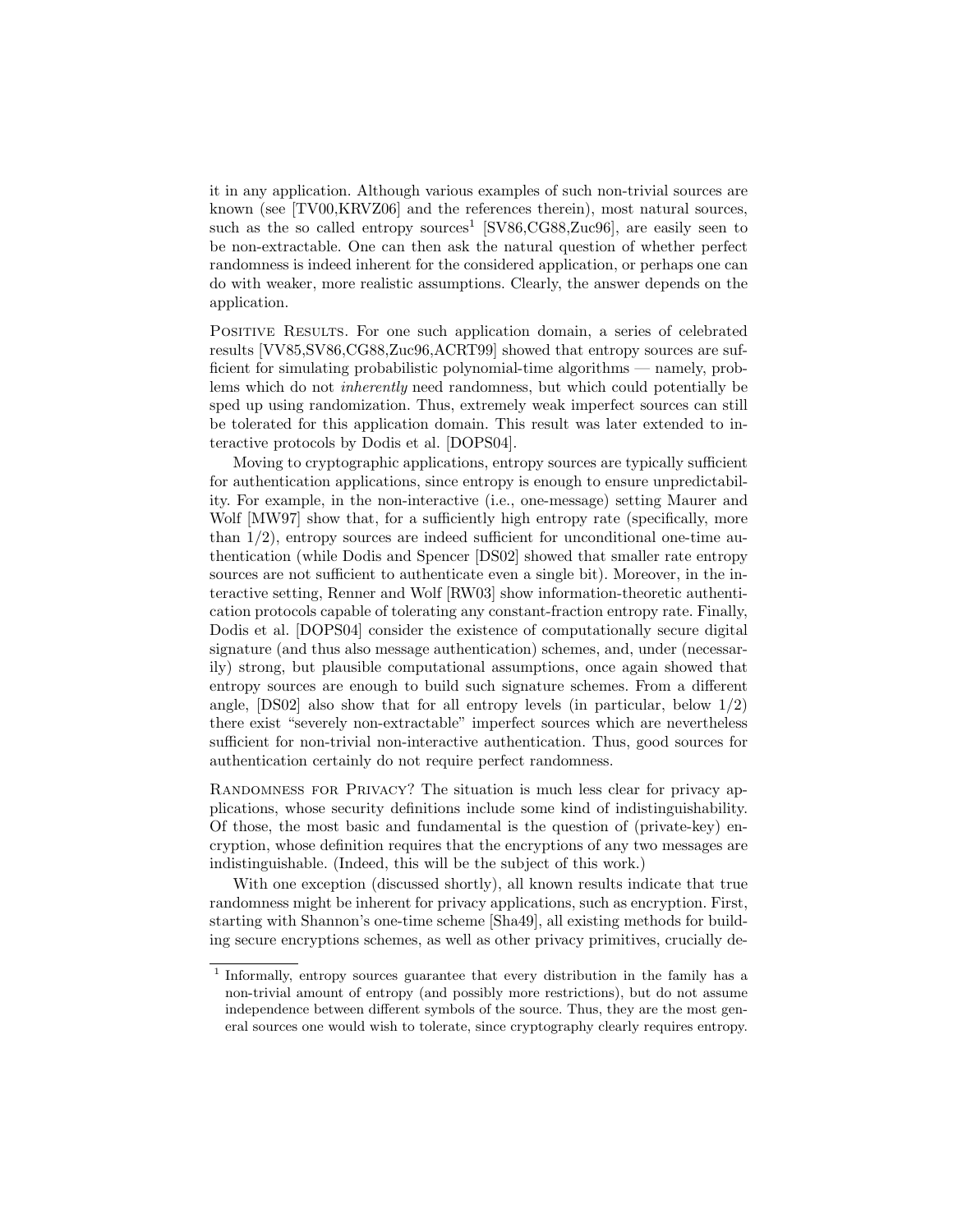pend on perfect randomness somewhere in their design. And this is true even in the computational setting. For example, the Goldreich-Levin [GL89] reduction from unpredictability to indistinguishability, as well the the entire theory of pseudorandomness, crucially use a random seed to obtain the desired constructions. Second, attempts to build secure encryption schemes (and other privacy primitives) based on known "non-extractable" sources, such as various entropy sources, provably failed, indicating that such sources are indeed insufficient for privacy. For example, McInnes and Pinkas [MP90] showed that unconditionally secure symmetric encryption cannot be based on entropy sources, even if one is restricted to encrypting a single bit. This result was subsequently strengthened by Dodis et al. [DOPS04], who showed that entropy sources are not sufficient even for computationally secure encryption (as well as essentially any other task involving "privacy", such as commitment, zero-knowledge and others).

The only reassuring result in the other direction is the work of Dodis and Spencer [DS02], who considered the setting of symmetric encryption, where the shared secret key comes from an imperfect random source, instead of being truly random. In this setting, they constructed a particular non-extractable imperfect source, nevertheless allowing one to perfectly encrypt a single bit. By itself, this result is not surprising. For example, a uniform distribution on  $\{0, 1, 2\}$  allows one to encrypt a bit (by addition modulo 3), but not to extract a bit, which is obvious. Indeed, the actual contribution of [DS02] was not to show that the separation between one bit encryption and extraction  $exists$  — as we just saw, this is trivial — but to show that a very strong separation still holds even if one additionally requires all the distributions in the imperfect source to have high entropy (in fact, very close to  $n$ ). In practice, however, we typically care about encrypting considerably more than a single bit. In such cases, it is certainly unreasonable to expect that, say, encryption of  $b$  bits will necessarily imply extraction of *exactly b* bits (which was indeed disproved by [DS02] for  $b = 1$ ). One would actually *expect* that an implication, if true, would lose at least a few bits (perhaps depending on the statistical distance  $\varepsilon$  from the uniform distribution that we want our extraction to achieve).

In particular, the results of [DS02] leave open the following extreme possibilities: (a) perhaps any source encrypting already two bits must be extractable; or (b) perhaps there exists an  $n$ -bit source allowing one to perfectly encrypt almost *n* bits, and yet not to extract even a single bit. Clearly, possibility (a) would strongly indicate that true randomness is inherent for encryption, while possibility (b) that it is not. As we will see shortly, both (a) and (b) happen to be false, but our point is that the results of [DS02] regarding one-bit encryption and extraction do not answer what we feel is the more appropriate question:

Assume an imperfect source allows for a secure private-key encryption of b bits. Does this necessarily imply one can deterministically extract at least one (and, hopefully, close to b) nearly perfect bits from this source?

Our Result. We resolve the above question. Our main result shows that if an *n*-bit source  $\mathscr S$  allows for a secure (and even slightly biased) encryption of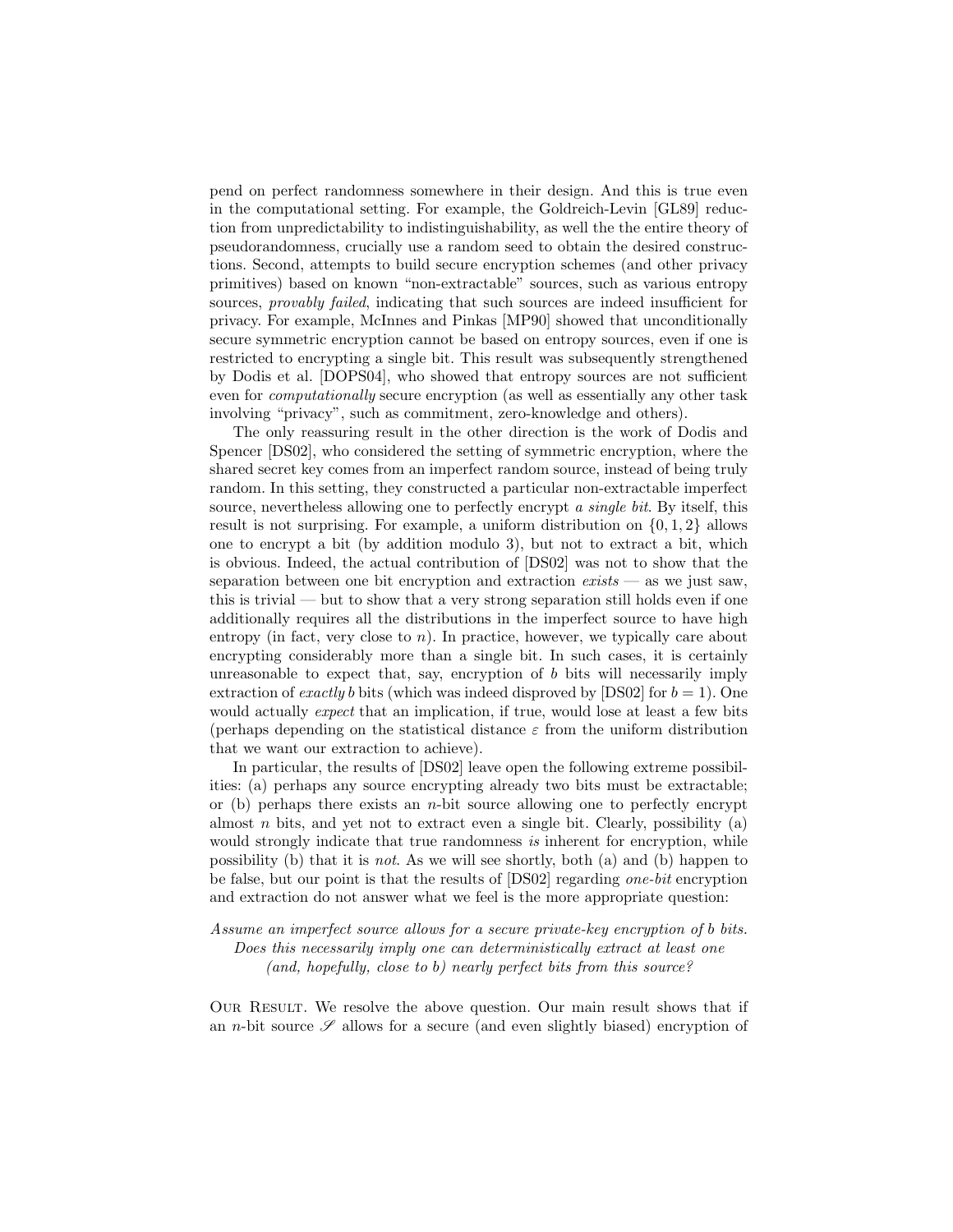b bits, where  $b > \log n$ , then one can deterministically extract almost b nearly perfect random bits from  $\mathscr{S}$ ; see Theorem 1(a) for the precise bound. Moreover, the restriction that  $b > \log n$  is essentially tight: there exist imperfect sources allowing one to perfectly encrypt  $b \approx \log n - \log \log n$  bits, from which one cannot deterministically extract even a single slightly unbiased (let alone random!) bit; see Theorem  $1(b)$ .<sup>2</sup> Hence, to a large extent, true randomness is inherent for (information-theoretic) private-key encryption:

### Either the key length n must be exponential in the message length b, or One can deterministically extract almost b nearly random bits from the key.

In particular, in the case when  $b$  is large enough, so that it is infeasible to sample more than  $2<sup>b</sup>$  (imperfect) bits for one's secret key, our result implies the following. In order to build a secure b-bit encryption scheme, one must come up with a source of randomness from which one can already deterministically extract almost b nearly random bits! Notice, since such extracted bits can then be used as a one-time pad, we get that any b-bit encryption scheme can in principle be converted to a "one-time-pad-like" scheme capable of encrypting nearly b bits! In this sense, our results show that, for the purpose of information-theoretically encrypting a "non-trivial" number of bits, the one-time pad scheme is essentially "universal".

Extensions. Our result can be extended in several ways.

First, the basic extractor we construct is inefficient, even if the encryption scheme is efficient (i.e., runs in time polynomial in  $n$ ). However, using the technique of Trevisan and Vadhan [TV00] (see also [DSS01,Dod00]), we can obtain the following marginally weaker result which maintains efficiency: if a source  $\mathscr S$ enables an *efficient* encryption of  $b > log n$  bits, then there exists an *efficient* deterministic extractor allowing one to extract roughly  $(b - \log n)$  nearly perfect bits from  $\mathscr{S}$ . Despite the small loss of log *n* bits, we still get the same pessimistic conclusion: unless the key is exponential in the message length, efficient encryption implies efficient extraction of nearly the same number of bits.

Second, our technique extends to computationally secure privacy primitives which are *perfectly (or statistically) binding*, which includes perfectly-binding commitment (which, therefore, must be computationally hiding) and computationally secure private- or public-key encryption. Specifically, let  $\lambda$  be the security parameter,  $n = \text{poly}(\lambda)$  be the number of random bits coming from the imperfect source  $\mathscr{S}$ , and assume that  $\mathscr{S}$  is good enough to *efficiently* (i.e., in time polynomial in  $\lambda$ ) implement the required *computationally secure* (but perfectly-binding) primitive on  $b = \omega(\log \lambda)$  bits. Then we show that there exists an efficient extractor capable of extracting  $b(1 - o(1))$  pseudorandom bits from  $\mathscr{S}$ . Of course, at this point one can also apply a pseudorandom generator, whose existence is typically implied by the existence of the corresponding

<sup>2</sup> This result is a non-trivial extension of the separation of [DS02] from 1-bit to (roughly)  $(\log n)$ -bit encryption. Indeed, without the entropy constraints, our proof is considerably more involved than that of [DS02]. See also Section 4.5.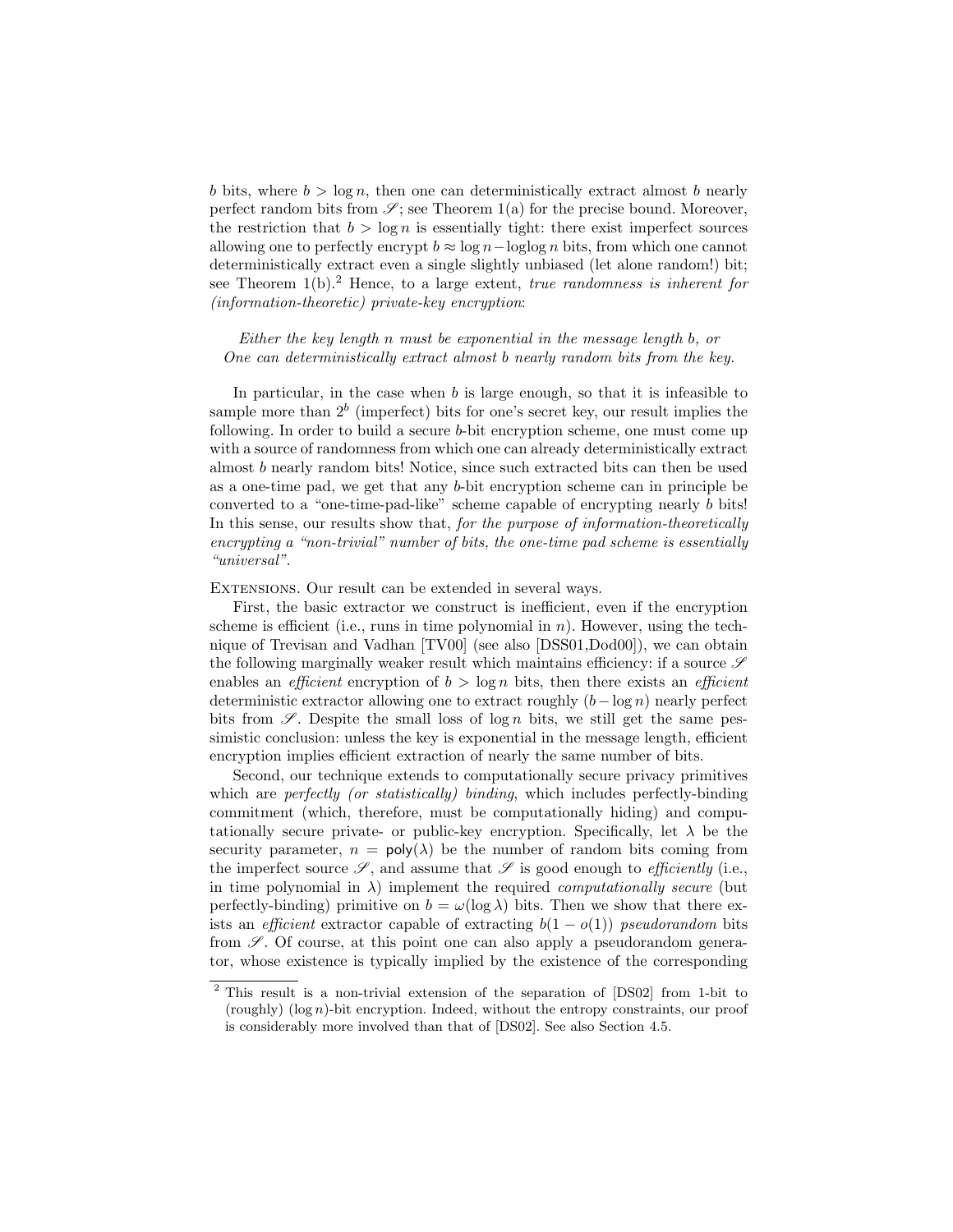computational primitive, to stretch the extracted (pseudo)randomness further by any polynomial amount. Also, since every individual pseudorandom bit must actually be statistically random (otherwise, the distinguisher succeeds by simply outputting this bit), we still get that any of the above computationally secure primitives on  $b = \omega(\log \lambda)$  bits requires at least some nearly perfect randomness.

To summarize, non-trivial computationally secure primitives which are perfectly binding require some efficiently extractable true randomness.

Organization. We define the needed notation in Section 2, which also allows us to formally state our main result (Theorem 1). In Section 3 we prove that encryption of  $b > \log n$  bits using an *n*-bit key implies extraction of roughly b random bits, and mention the "computational" extensions of this result. In Section 4, which is the main technical section, we show that encryption of up to  $(\log n - \log(\log n))$  bits does not necessarily imply extraction of even a single bit. Finally, in Section 5 we conclude and state some open problems.

# 2 Notation and Definitions

We use calligraphic letters, like  $X$ , to denote finite sets. The corresponding large letter X is then used to denote a random variable over  $\mathcal{X}$ , while the lowercase letter x denotes a particular element from  $\mathcal{X}$ .  $U_{\mathcal{X}}$  denotes the uniform distribution over  $\mathcal{X}$ . A source  $\mathcal S$  over  $\mathcal X$  is a set of distributions over  $\mathcal X$ . We write  $X \in \mathscr{S}$  to state that  $\mathscr{S}$  contains a distribution X.

The statistical distance  $SD(X_1, X_2)$  between two random variables  $X_1, X_2$  is

$$
SD(X_1, X_2) = \frac{1}{2} \sum_{x \in \mathcal{X}} |Pr[X_1 = x] - Pr[X_2 = x]|
$$
\n(1)

$$
= \max_{\mathcal{T} \subseteq \mathcal{X}} \left( \Pr[X_1 \in \mathcal{T}] - \Pr[X_2 \in \mathcal{T}] \right) \tag{2}
$$

If  $SD(X_1, X_2) \leq \varepsilon$ , this means that no (even computationally unbounded) distinguisher D can tell apart a sample from  $X_1$  from a sample from  $X_2$  with an advantage greater than  $\varepsilon$ .

**Definition 1.** A random variable R over R is  $\varepsilon$ -fair if  $SD(R, U_R) \leq \varepsilon$ . Given a source  $\mathscr S$  over some set K, a function  $\mathsf{Ext} : \mathcal K \to \mathcal R$  is an  $(\mathscr S, \varepsilon)$ -extractor if for all  $K \in \mathscr{S}$ ,  $\mathsf{Ext}(K)$  is  $\varepsilon$ -fair:

$$
SD(Ext(K), U_{\mathcal{R}}) \le \varepsilon
$$
\n(3)

If such Ext exists for  $\mathscr{S}$ , we say that  $\mathscr{S}$  is  $(\mathcal{R}, \varepsilon)$ -extractable.  $\diamondsuit$ 

**Definition 2.** An encryption scheme  $\mathcal E$  over message space  $\mathcal M$ , key space  $\mathcal K$  and ciphertext space C is a pair of algorithms  $\textsf{Enc}: \mathcal{K} \times \mathcal{M} \to \mathcal{C}$  and  $\textsf{Dec}: \mathcal{K} \times \mathcal{C} \to \mathcal{M}$ , which for all keys  $k \in \mathcal{K}$  and messages  $m \in \mathcal{M}$  satisfies  $\mathsf{Dec}(k, \mathsf{Enc}(k, m)) = m$ .

Given a source  $\mathscr S$  over K, we say that the encryption scheme  $\mathscr E$  is  $(\mathscr S,\delta)$ secure if for all messages  $m_1, m_2 \in \mathcal{M}$  and all distributions  $K \in \mathcal{S}$  we have

$$
SD(Enc(K, m_1), Enc(K, m_2)) \le \delta
$$
\n(4)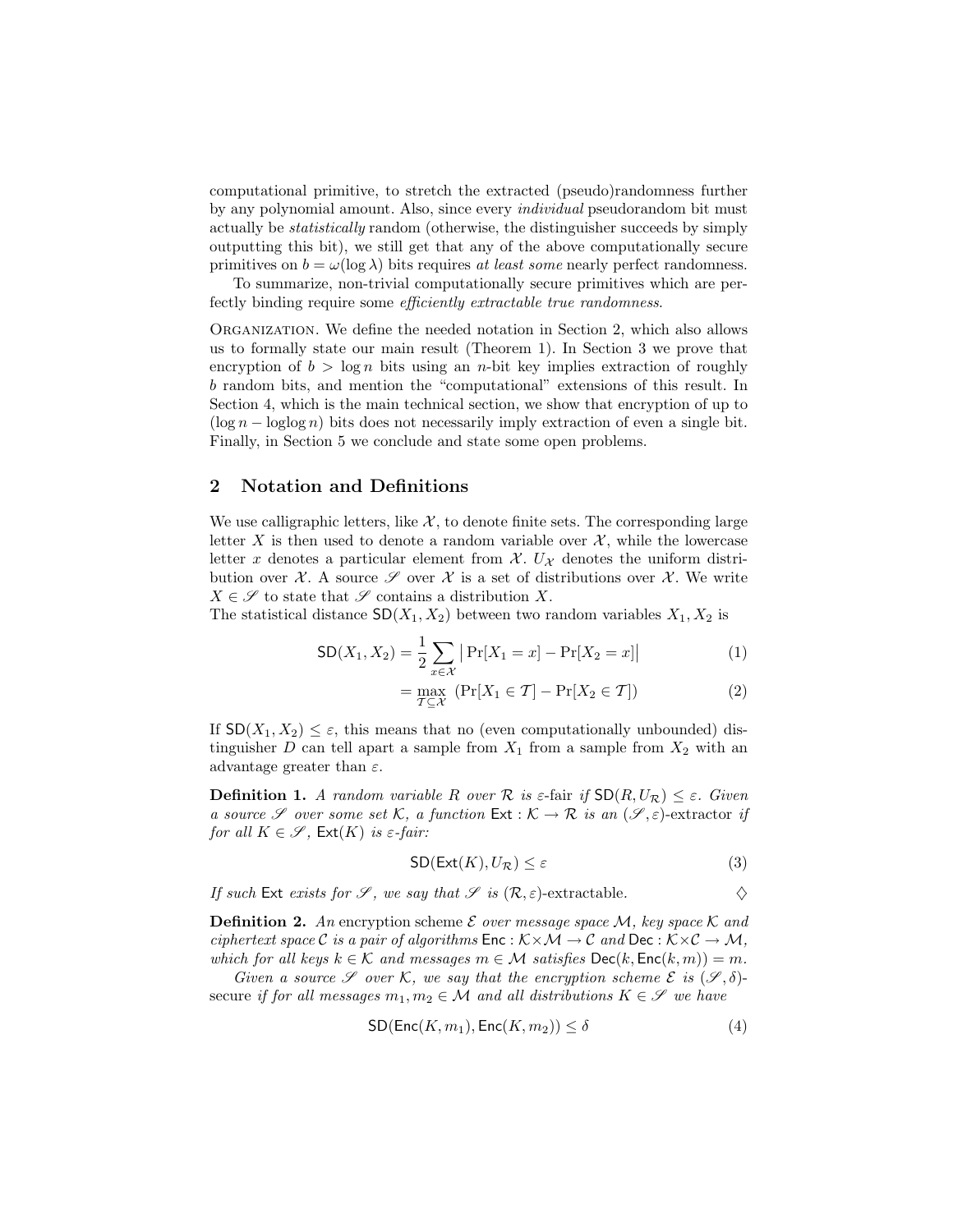If S admits some  $(\mathscr{S}, \delta)$ -secure encryption E over M, we say that S is  $(M, \delta)$ encryptable. When  $\delta = 0$ , we say that  $\mathcal E$  is perfect on  $\mathscr S$ , and  $\mathscr S$  is perfectly encryptable (on M).  $\diamondsuit$ 

Throughout we will use the following capital letters to denote the cardinalities of various sets: key set cardinality  $|K| = N$ , message set cardinality  $|M|$  = B, ciphertext set cardinality  $|\mathcal{C}| = S$ , and extraction space cardinality  $|\mathcal{R}| =$ L. Although our results are general, for historical reasons it is customary to translate the results into "bit-notation". To accommodate these conventions, we let  $b = \log B$ ,  $\ell = \log L$ ,  $n = \log N$  (here and elsewhere, all the logarithms are base 2), and will use the terms "b-bit encryption", " $\ell$ -bit extraction" or "nbit key" with the obvious meanings attached. Moreover, we will slightly abuse the terminology and say that a source  $\mathscr S$  is (1) *n-bit* if it is over a set K and  $|K| = N$ ; (2)  $(\ell, \varepsilon)$ -extractable if it is  $(\mathcal{R}, \varepsilon)$ -extractable and  $|\mathcal{R}| = L$ , and (2)  $(b, \delta)$ -encryptable if it is  $(\mathcal{M}, \delta)$ -encryptable and  $|\mathcal{M}| = B$ . Clearly, when b,  $\ell$  or n are integers, this terminology is consistent with our intuitive understanding.

With this in mind, our main result can be restated as follows:

**Theorem 1.** Secure encryption of b bits with an n-bit key requires nearly perfect randomness (in fact, almost b random bits!) if and only if b is greater than  $\log n$ . More precisely,

- (a)  $\forall \varepsilon > 0$ , if  $\mathscr{S}$  is  $(b, \delta)$ -encryptable, and  $b > \log n + 2 \log \left( \frac{1}{\varepsilon} \right)$ , then  $\mathscr{S}$  is  $(b-2\log(\frac{1}{\varepsilon}), \varepsilon+\delta)$ -extractable. Further, if the encryption scheme is efficient  $(i.e., polynomial in n), then there exists an efficient extractor outputting$  $(b - \log n - 2 \log(\frac{1}{\varepsilon}) - 2)$  bits within statistical distance  $(\varepsilon + \delta)$  from uniform. Thus, encryption of  $b > \log n$  bits implies extraction of almost b nearly perfect bits.
- (b) For any  $b \leq \log n \log \log n 2$ ,<sup>3</sup> there exists a source  $\mathscr{S}$  which is  $(b, 0)$ encryptable, but not  $(1, \varepsilon)$ -extractable, where  $\varepsilon = \frac{1}{2} - 2^{(2b - \frac{n}{2^b})} \geq \frac{1}{2} - \frac{1}{16n^2}$ . Thus, even perfect encryption of nearly log n bits does not imply extraction of even a single slightly unbiased bit.

# 3 Encryption  $\Rightarrow$  Extraction if  $b > \log n$

In this section we prove the implication given in Theorem  $1(a)$ , which shows that encryption of b bits implies extraction of nearly b bits. Assume  $\mathcal{E} = (Enc, Dec)$ is  $(\mathscr{S}, \delta)$ -secure over message space M, ciphertext space  $\mathcal C$  and key space  $\mathcal K$ . For convenience, let us identify the message space M with  $\{1, \ldots, B\}$ . Also, let  $\ell$  (to be specified later) denote the number of bits we wish to extract,  $L = 2^{\ell}$ , and R be an arbitrary set of cardinality L.

We start constructing the needed extractor  $\mathsf{Ext} : \mathcal{K} \to \mathcal{R}$  by showing that it is sufficient to construct a good extractor  $\mathsf{Ext}' : \mathcal{C} \to \mathcal{R}$  for an auxiliary source  $\mathscr{S}'$ , defined by

$$
\mathscr{S}' = \{ \text{Enc}(k, U_{\mathcal{M}}) \mid k \in \mathcal{K} \}
$$

<sup>&</sup>lt;sup>3</sup> The formula also holds for  $b = \log n - \log \log n - 1$ , but yields a slightly smaller  $\varepsilon = \frac{1}{2} - \frac{1}{4 \log n}.$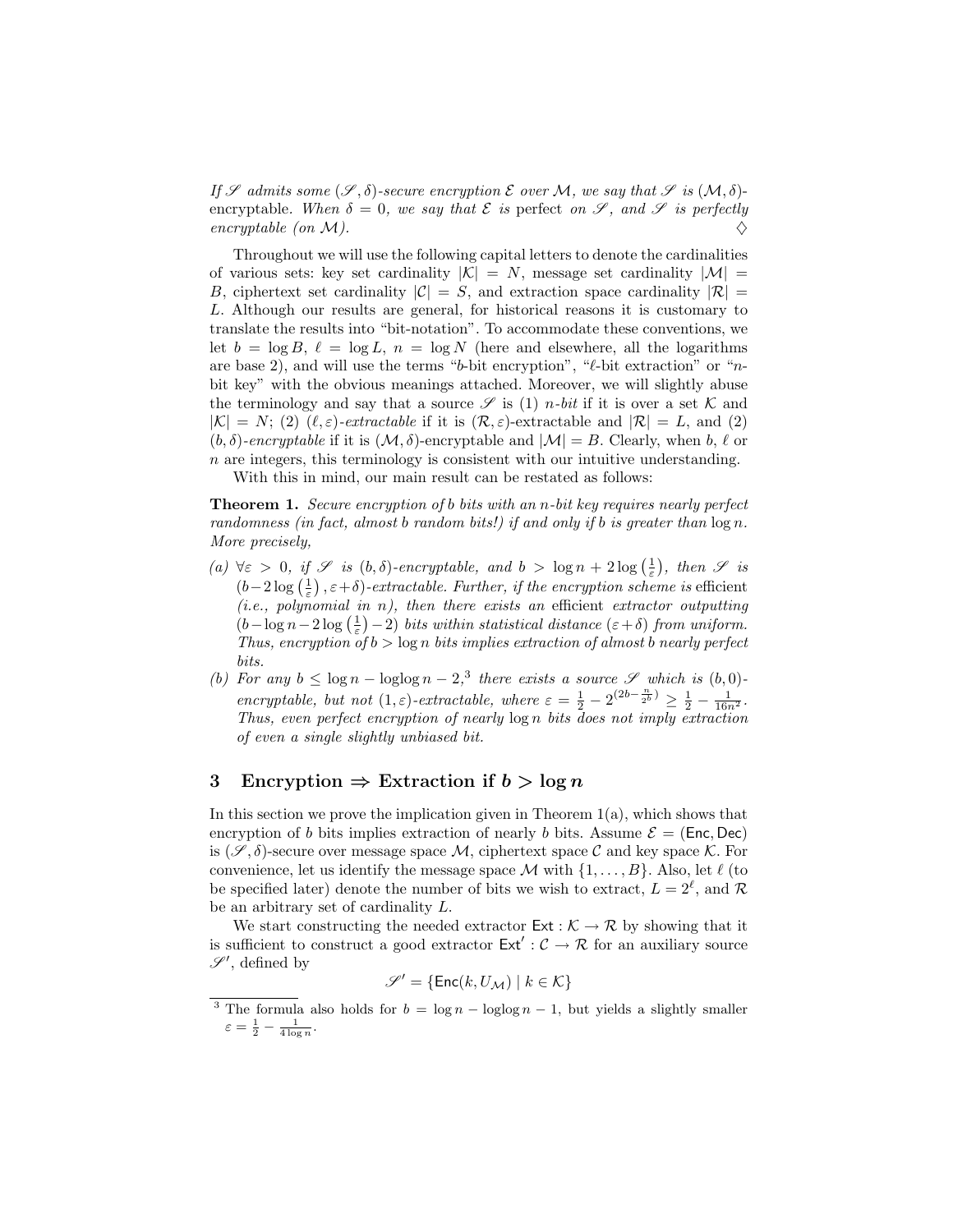**Lemma 1.** If  $\mathscr{S}'$  is  $(\ell, \varepsilon)$ -extractable and  $\mathscr{E}$  is  $(\mathscr{S}, \delta)$ -secure, then  $\mathscr{S}$  is  $(\ell, \varepsilon + \delta)$ extractable. In fact, if  $Ext'$  is the assumed extractor for  $\mathscr{S}'$ , then the following extractor Ext is the claimed extractor for  $\mathscr{S}$ :

$$
Ext(k) = Ext'(Enc(k, 1))
$$
\n(5)

*Proof.* Take any distribution  $K \in \mathscr{S}$ , and let  $p_k = \Pr[K = k]$ . Also, let  $Ext'$ be the assumed  $(\mathscr{S}', \varepsilon)$ -extractor. Thus,  $SD(Ext'(Enc(k, U_M)), U_R) \leq \varepsilon$  for all  $k \in \mathcal{K}$ . Then, using definition of Ext in Equation (5), we have

$$
\begin{aligned} \mathsf{SD}(\mathsf{Ext}(K),\ U_{\mathcal{R}}) &= \mathsf{SD}(\mathsf{Ext}'(\mathsf{Enc}(K,1)),\ U_{\mathcal{R}}) \\ &\leq \mathsf{SD}(\mathsf{Enc}(K,1),\ \mathsf{Enc}(K,U_{\mathcal{M}})) + \mathsf{SD}(\mathsf{Ext}'(\mathsf{Enc}(K,U_{\mathcal{M}})),\ U_{\mathcal{R}}) \\ &\leq \delta + \sum_{k} p_k \cdot \mathsf{SD}(\mathsf{Ext}'(\mathsf{Enc}(k,U_{\mathcal{M}})),\ U_{\mathcal{R}}) \\ &\leq \delta + \sum_{k} p_k \cdot \varepsilon \ = \ \delta + \varepsilon \end{aligned}
$$

The first inequality follows from the triangle inequality on statistical distance. The second — from the  $\delta$ -security of the encryption (stating that encryption of 1 is  $\delta$ -close to the encryption of a random message  $U_{\mathcal{M}}$  and the convexity of statistical distance (when expanding K as the convex combination of "point" distributions). Finally, the last inequality follows from the fact that  $\text{Ext}^7$  is an  $\varepsilon$ -fair extractor for  $\mathscr{S}'$ .  $\Box$ 

The point of this reduction (which is the only place in our argument using the  $\delta$ -security of  $\mathcal{E}$ ) is to reduce the task of constructing an extractor for our (potentially infinite) source  $\mathscr S$  to an extractor for a source  $\mathscr S'$  containing "only" N distributions. Moreover, every distribution  $D_k \stackrel{\text{def}}{=} \text{Enc}(k, U_{\mathcal{M}})$  in  $\mathscr{S}'$  contains b bits of entropy. Indeed, for any  $k \in \mathcal{K}$  and  $m_1 \neq m_2$ , we have  $\text{Enc}(k, m_1) \neq$  $Enc(k, m<sub>2</sub>)$ , since otherwise one would not be able to recover the message from the ciphertext.<sup>4</sup> Thus, each  $D_k$  is a uniform distribution on some B-element subset of the ciphertext space  $\mathcal{C}$ : we call such distributions *b*-flat. It turns out that this is the only thing we need to know to ensure the existence of a good extractor for  $\mathscr{S}^{\prime}!$ 

**Lemma 2.** Assume  $\mathscr{S}' = \{D_k \mid k \in \mathcal{K}\}\$ is any collection of b-flat distributions of cardinality N over some space C, where  $b > \log \log N + 2 \log \left(\frac{1}{\varepsilon}\right)$ . Then  $\mathscr{S}'$  is  $(b-2\log(\frac{1}{\varepsilon}), \varepsilon)$ -extractable.

*Proof.* Let  $\ell = b-2\log\left(\frac{1}{\varepsilon}\right)$ , so that  $L = \varepsilon^2 B$ . We show that a completely *random* function  $f: \mathcal{C} \to \mathcal{R}$  gives a required *deterministic* extractor  $Ext'$  with non-zero (in fact, overwhelming!) probability, implying that the claimed  $Ext'$  exists. Take

<sup>4</sup> This is the only place where we use the existence of the decryption algorithm. This is why our result will later extend to any perfectly (or statistically) binding primitive.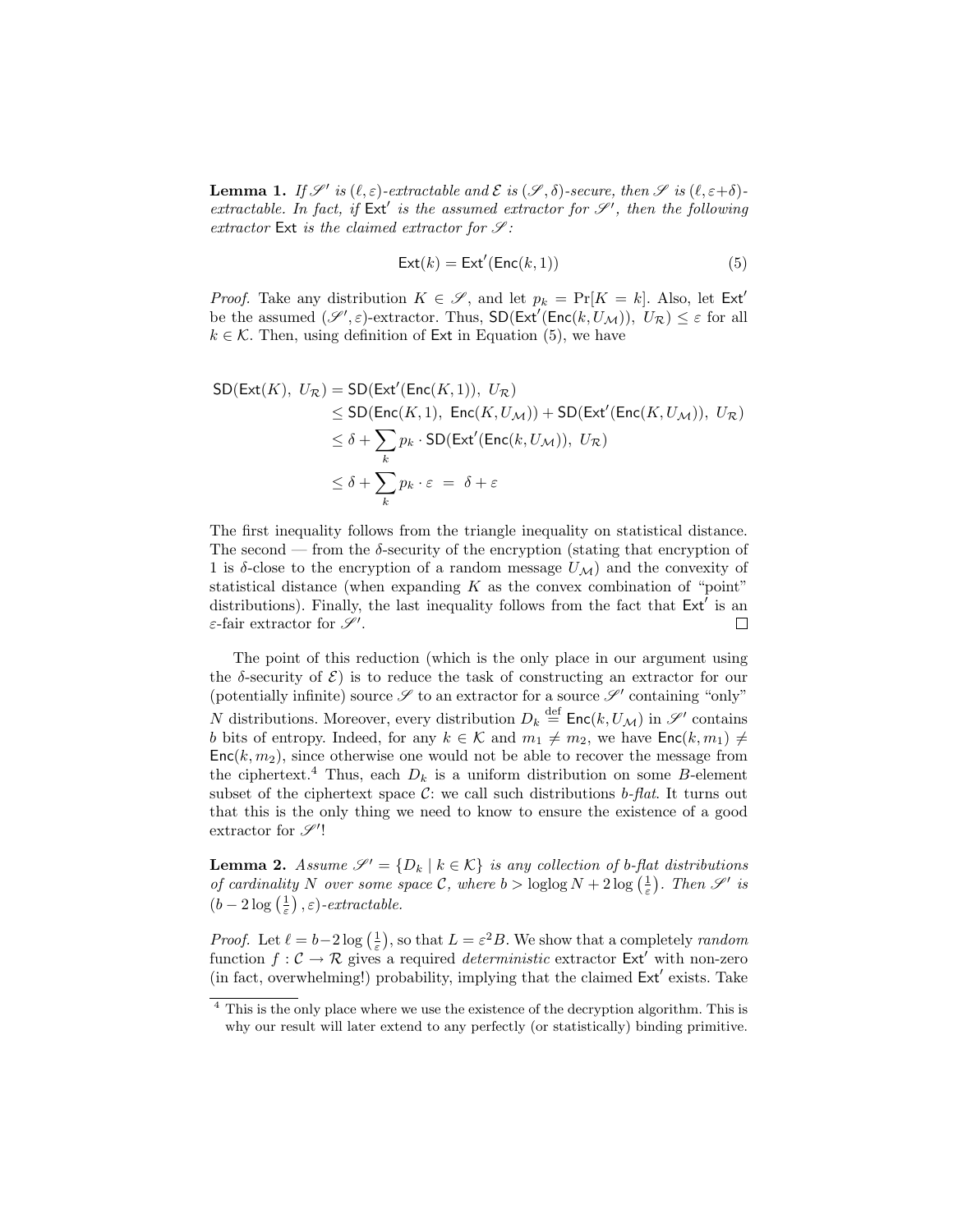any fixed  $k \in \mathcal{K}$  and any fixed subset  $\mathcal{T} \subseteq \mathcal{R}$ . Let  $p \stackrel{\text{def}}{=} |\mathcal{T}|/|\mathcal{R}|$  be the density of  $\mathcal T$ . For any fixed  $f$ , define the quantity

$$
\Delta_f(k,\mathcal{T}) \stackrel{\text{def}}{=} \Pr[f(D_k) \in \mathcal{T}] - \Pr[U_{\mathcal{R}} \in \mathcal{T}] \tag{6}
$$

and let us estimate  $Pr_f[\Delta_f(k, T) > \varepsilon]$  as follows. First, it is clear that  $Pr[U_{\mathcal{R}} \in$  $\mathcal{T} = p$ . Second, assume  $D_k$  is a uniform distribution over some set  $\{c_1, \ldots, c_B\} \subseteq$ C, and let  $X_m$  denote an indicator random variable which is 1 if and only if  $f(c_m) \in \mathcal{T}$ . Clearly, if f is random, we have  $\Pr_f[X_m = 1] = p$ . Also, letting  $\hat{X} = \frac{1}{B} \cdot \sum_{m} X_m$  be the average of B independent indicator variables  $X_m$ , for any fixed f we get  $Pr[f(D_k) \in \mathcal{T}] = \frac{1}{B} \cdot \sum_m X_m = \hat{X}$ . Thus, recalling the definition of  $\Delta_f(k, \mathcal{T})$  from Equation (6), using  $\mathbb{E}[\hat{X}] = p = \Pr[U_{\mathcal{R}} \in \mathcal{T}]$ , and applying the standard additive Chernoff bound to  $\hat{X}$ , we get

$$
\Pr_f[\Delta_f(k, T) > \varepsilon] = \Pr_f[\hat{X} - p > \varepsilon] \le e^{-2\varepsilon^2 B}
$$

We now take a union bound over all  $\mathcal{T} \subseteq \mathcal{R}$  and all  $k \in \mathcal{K}$ . Recalling definition of  $\Delta_f(k, \mathcal{T})$  (Equation (6)), using  $b > \log \log N + 2 \log \left(\frac{1}{\varepsilon}\right)$  (so  $N < 2^{\varepsilon^2 B}$ ) and  $\ell = b - 2 \log \left( \frac{1}{\varepsilon} \right)$  (so  $2^L = 2^{\varepsilon^2 B}$ ), we conclude that

$$
\Pr_f[\exists k, \mathcal{T} \text{ s.t. } \Pr[f(D_k) \in \mathcal{T}] - \Pr[U_{\mathcal{R}} \in \mathcal{T}] > \varepsilon] \le N \cdot 2^L \cdot e^{-2\varepsilon^2 B} = 2^{-\Omega(\varepsilon^2 B)} \ll 1
$$

Thus, there exists a specific f such that  $Pr[f(D_k) \in T] - Pr[U_{\mathcal{R}} \in T] \leq \varepsilon$ , for all subsets  $\mathcal T$  and keys k. Using the definition of statistical distance (Equation (2)), this means that  $SD(f(D_k), U_{\mathcal{R}}) \leq \varepsilon$  for all  $k \in \mathcal{K}$ , completing the proof.  $\Box$ 

The first assertion of Theorem 1(a) follows immediately by combining Lemma 1 and Lemma 2. In the following subsections we mention the extensions to efficient extraction and other computational primitives which are perfectly-binding.

#### 3.1 Efficient Encryption Implies Efficient Extraction

Using Lemma 1 (and, in particular, Equation (5)), we see that when the encryption algorithm  $Enc$  is efficient (i.e., runs in time polynomial in  $n$ ), to construct an efficient extractor Ext for  $\mathscr S$  it suffices to construct an efficient extractor Ext' for the source  $\mathscr{S}'$  consisting of N efficiently samplable b-flat distributions  $D_k = \text{Enc}(k, U_\mathcal{M})$ , where  $k \in \mathcal{K}$ . Unfortunately, the extractor  $\text{Ext}'$  that we built for  $\mathscr{S}'$  via Lemma 2 was generally inefficient. Luckily, we can build an efficient extractor for  $\mathscr{S}'$  using the technique of Trevisan and Vadhan [TV00], which was later explored in more detail by [Dod00].

The idea is to sample the function  $f$  (which will define  $Ext'$ ) at random from any family  $\mathcal{F}_t$  of t-wise independent functions from C to R. Recall, such families have the property that for any distinct  $c_1 \ldots c_t \in \mathcal{C}$ , the values  $f(c_1) \ldots f(c_t)$ are random and independent from each other, if f is chosen at random from  $\mathcal{F}_t$ . Also, one can construct  $t$ -wise independent function families where each  $f$  can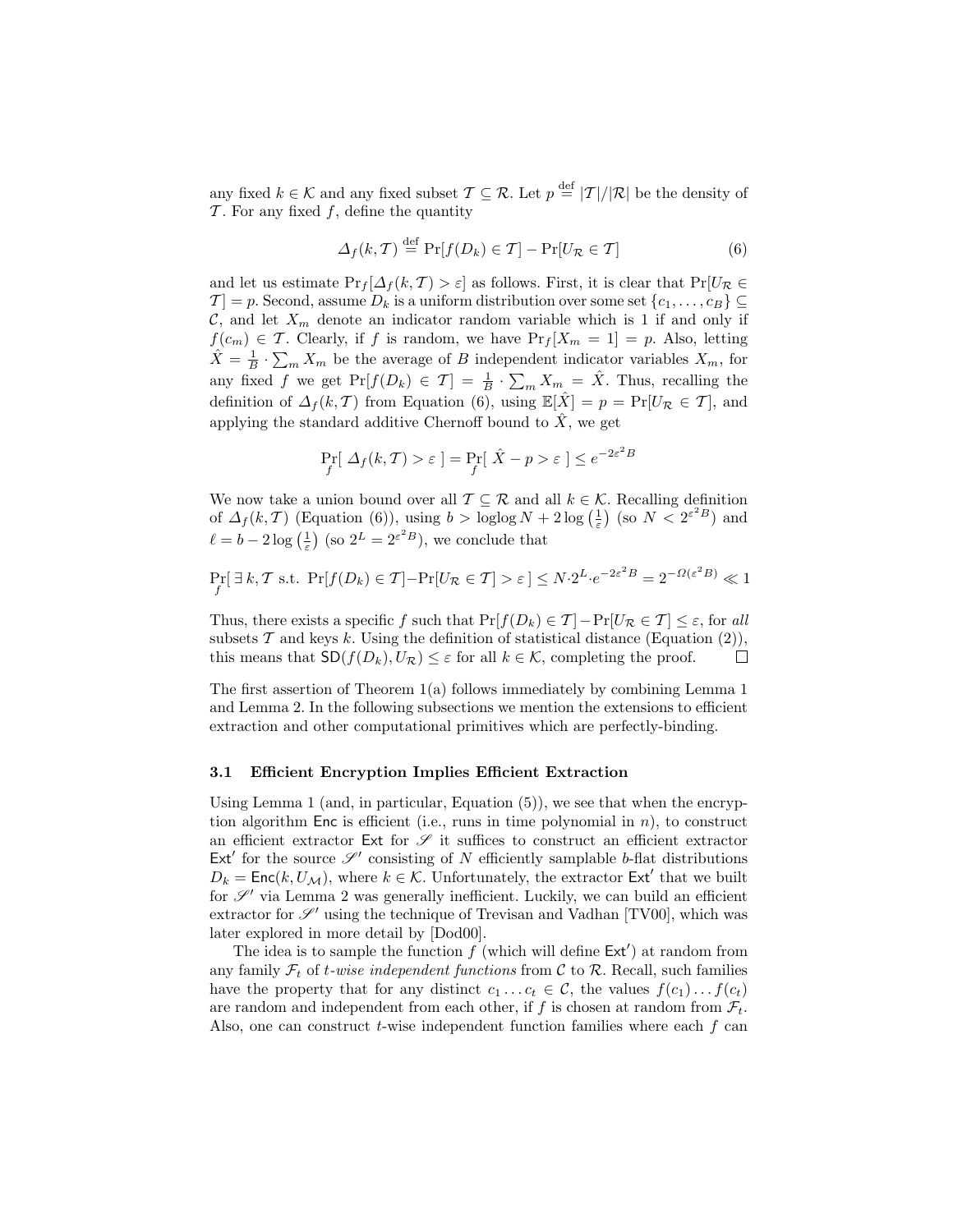be evaluated in time polynomial in  $t$  and  $s$ , where  $s$  is the length of an element of C. Since the encryption scheme is efficient, s is polynomial in n. Thus, as long as t is polynomial in n, every member  $f \in \mathcal{F}_t$  will be efficiently computable. As was shown by [TV00,Dod00], setting  $t = O(n)$  is already enough: the following Lemma (essentially from [Dod00]) is proven for self-containment and because it uses a slightly different parameter setting.

**Lemma 3** ([Dod00]). Assume  $\ell \leq b - \log n - 2 \log \left( \frac{1}{\varepsilon} \right) - 2$ , and f is chosen at random from a family of  $2n$ -wise independent functions from  $C$  to  $R$ , where  $|\mathcal{R}| = L = 2^{\ell}$ . Then for any collection  $\mathscr{S}' = \{D_k | k \in \mathcal{K}\}$  of b-flat distributions of cardinality  $2^n$  over  $\mathcal{C}$ ,  $\Pr_f[f \text{ is not an } (\mathscr{S}', \varepsilon)$ -extractor  $] < 2^{-n}$ .

Proof. The first attempt to prove this result would be to use the same proof template as in Lemma 2. Namely, to prove that for any subset  $\mathcal{T} \subseteq \mathcal{R}$  and any b-flat distribution  $D_k \in \mathscr{S}'$ ,  $\Pr_f[f(D_k) \in \mathcal{T}]$  is unlikely to be different from its expectation  $Pr[U_{\mathcal{R}} \in \mathcal{T}]$  by more then  $\varepsilon$ . Unfortunately, with "only" a twise independent function  $f$ , the tail bound we would get for this undesirable event is not strong enough to take the union bound over all subsets  $\mathcal T$  (unless t is exponential in  $b$ , which was the case when a truly random  $f$  was chosen in Lemma 2). Instead, we will only consider "singleton" sets  $\mathcal{T} = \{r\}$ , for  $r \in \mathcal{R}$ , but will prove a stronger bound on  $\Delta_f(k, \{r\}) \stackrel{\text{def}}{=} (\Pr_f[f(D_k) = r] - \frac{1}{L})$  when  $\ell \leq b-2\log\left(\frac{1}{\epsilon}\right)-\log n-2$ . This stronger bound will enable us to use Equation (1) (rather than Equation (2)) when bounding the statistical distance, and then take a union bound over "only" L singleton sets  $\{r\}$  instead of  $2^L$  subsets T. Details follow.

We fix any  $k \in \mathcal{K}$ ,  $r \in \mathcal{R}$ , and estimate  $\Pr_f[|\Delta_f(k, \{r\})| > \frac{2\varepsilon}{L}]$ . We do it similarly to Lemma 2. Assume  $D_k$  is a uniform distribution over some set  ${c_1, \ldots, c_B} \subseteq \mathcal{C}$ , and let  $X_m$  denote an indicator random variable which is 1 if and only if  $f(c_m) = r$ . Since f is 2*n*-wise independent, so are the variables  $\{X_m\}$ : any 2n of them are random and independent from each other. Let  $X = \sum_m X_m$ . Then  $\Pr_f[X_m = 1] = \Pr_f[f(c_m) = r] = \frac{1}{L}$ , and  $\mathbb{E}[X] = \frac{B}{L}$ . Also,

$$
\Delta_f(k, \{r\}) = \frac{1}{B} \cdot \sum_{m} \Pr[f(c_m) = r] - \frac{1}{L} = \frac{1}{B} \cdot (X - \mathbb{E}[X]) \tag{7}
$$

Next, we use the tail bound for the sum  $X$  of  $t$ -wise independent random variables from [Dod00] (Theorem 5, page 48). It says that if  $t \geq 8$  is an even integer and  $\varepsilon < \frac{1}{2}$ , then  $Pr(|X - \mathbb{E}[X]| \geq 2\varepsilon \cdot \mathbb{E}[X]) \leq \left(\frac{t}{4\varepsilon^2 \mathbb{E}[X]}\right)^{t/2}$ . In our case,  $t = 2n$ ,  $\mathbb{E}[X] = \frac{B}{L}$ , and we get by Equation (7)

$$
\Pr_f\left[|\Delta_f(k,\{r\})| > \frac{2\varepsilon}{L}\right] = \Pr_f[|X - \mathbb{E}[X]| > 2\varepsilon \cdot \mathbb{E}[X]| \le \left(\frac{2nL}{4\varepsilon^2 B}\right)^n \le 2^{-3n}
$$

where the last inequality used  $\ell \leq b-2\log\left(\frac{1}{\varepsilon}\right)-\log n-2$ . Taking now the union bound over all  $k \in \mathcal{K}$  and  $r \in \mathcal{R}$ , we get that with probability at least  $(1 - 2^{-n})$ over the choice of f, we have  $|\Delta_f(k, \{r\})| \leq \frac{2\varepsilon}{L}$  for all  $k \in \mathcal{K}$  and  $r \in \mathcal{R}$ . In other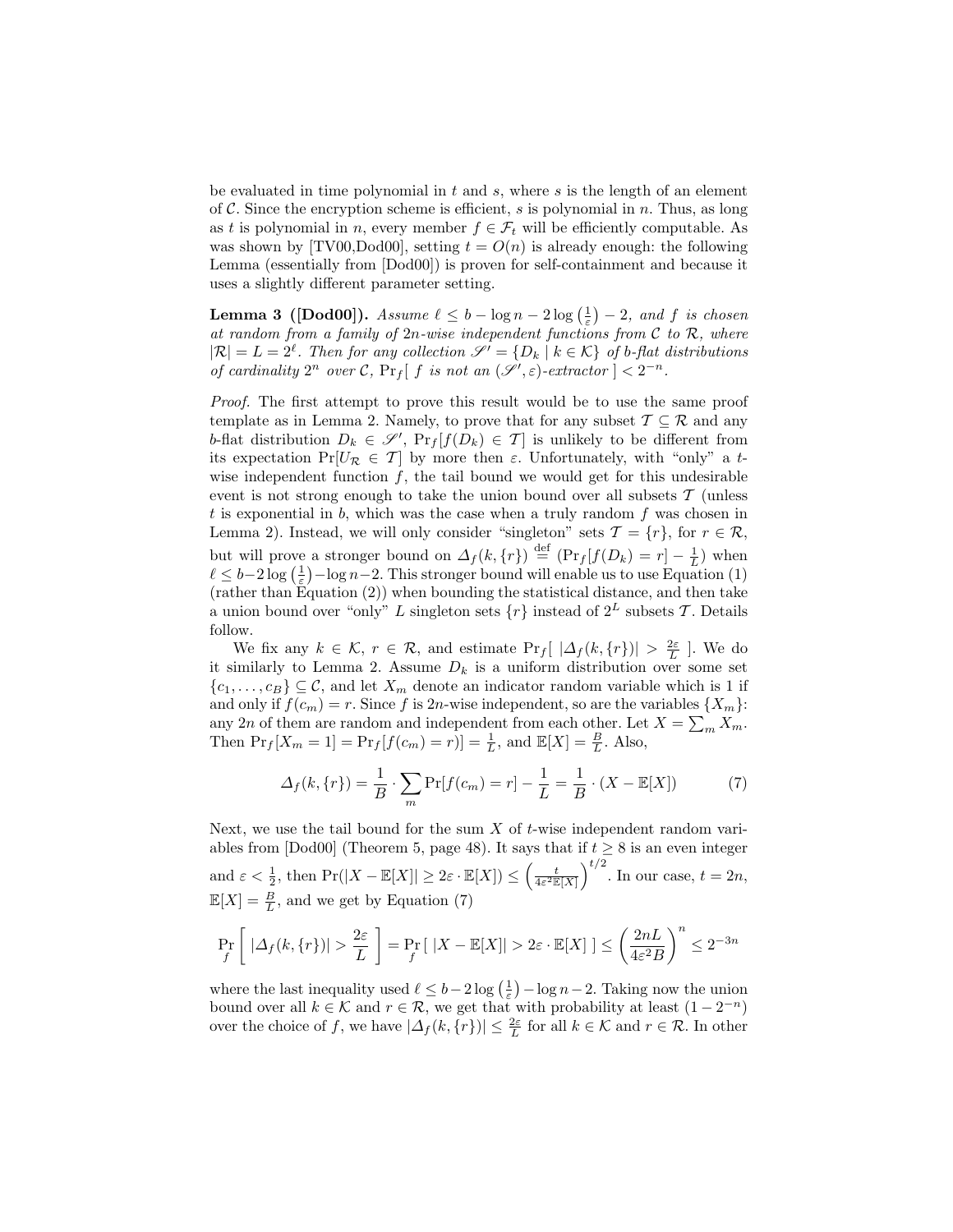words, for any  $k \in \mathcal{K}$ ,  $f(D_k)$  hits every element  $r \in \mathcal{R}$  with probability between  $(1\pm 2\varepsilon)/L$ . Using the definition of statistical distance in Equation (1), this implies that with probability at least  $(1-2^{-n})$  over the choice of f,  $SD(f(D_k), U_{\mathcal{R}}) \leq \varepsilon$ for all  $k \in \mathcal{K}$ , which completes the proof.  $\Box$ 

The above lemma immediately gives a constructive probabilistic method for showing the existence of an efficient *deterministic* extractor claimed by the second part of Theorem  $1(a)$ . Namely, combining Lemma 1 and Lemma 3 we get a concrete family of efficient functions most of which are guaranteed to be good deterministic extractors for  $\mathscr{S}$ . However, to actually fix a concrete extractor, one must either directly look at the source  $\mathscr S$  in question, or choose the extractor obliviously by sampling it (using good randomness) from our family once and for all, or rely on non-uniformity. Alternatively, in case the length s of the ciphertext c is only slightly larger than the length  $b$  of the plaintext  $m$ , we can use an explicit deterministic extractor of Trevisan and Vadhan [TV00] for the efficiently samplable source  $\mathscr{S}'$ . Assuming some strong complexity assumptions (see [TV00]), this would give us an explicit way to deterministically extract  $\Omega(b)$ bits, provided  $s < (1 + \gamma)b$  for a small enough constant  $\gamma$ .

#### 3.2 Other Perfectly-Binding Computational Primitives

We now extend our results above to handle *computationally* secure privacy primitives which are perfectly binding, which includes perfectly-binding commitment (which, therefore, must be computationally hiding) and computationally secure private- or public-key encryption.

Let  $\lambda$  be the security parameter,  $n = \text{poly}(\lambda)$  be the number of random bits coming from the imperfect source  $\mathscr{S}$ , and assume that  $\mathscr{S}$  is good enough to efficiently (i.e., in time polynomial in  $\lambda$ ) implement the required *computation*ally secure (but perfectly-binding) primitive P on  $b = \omega(\log \lambda)$  bits. Trying to unify all the above examples into one template, this means that there exists a polynomial-time algorithm Enc, which takes input  $m \in \mathcal{M}$  and "randomness"  $k \in \mathcal{K}$ , and outputs a perfectly-binding "commitment" c to m. Here k denotes all the randomness needed to evaluate Enc once. For example, for secret- or publickey encryption,  $k$  includes the randomness used to sample the secret and/or public key, and, if required, the local randomness used to encrypt the message. On the other hand, for commitment,  $k$  includes the randomness used to set-up the global commitment parameters, as well as the randomness used to commit to the messages.

We assume that c is *perfectly-binding* in the following sense: for any randomness k and any  $m_1 \neq m_2$ , we have  $\text{Enc}(k, m_1) \neq \text{Enc}(k, m_2)$ . Notice, we do not require any efficient "decryption" algorithm recovering  $m$  from  $c$  and  $k$ (which we have in the case of encryption, but not commitment). Clearly, this includes the perfectly-binding encryption and commitment applications above. In fact, it even includes some primitives which are traditionally not considered perfectly-binding. For example, Pedersen's commitment [Ped91] computes  $Enc((r, g, h, p), m) = g<sup>r</sup> h<sup>m</sup>$  mod p, where  $k = (r, g, h, p)$  includes a prime p, two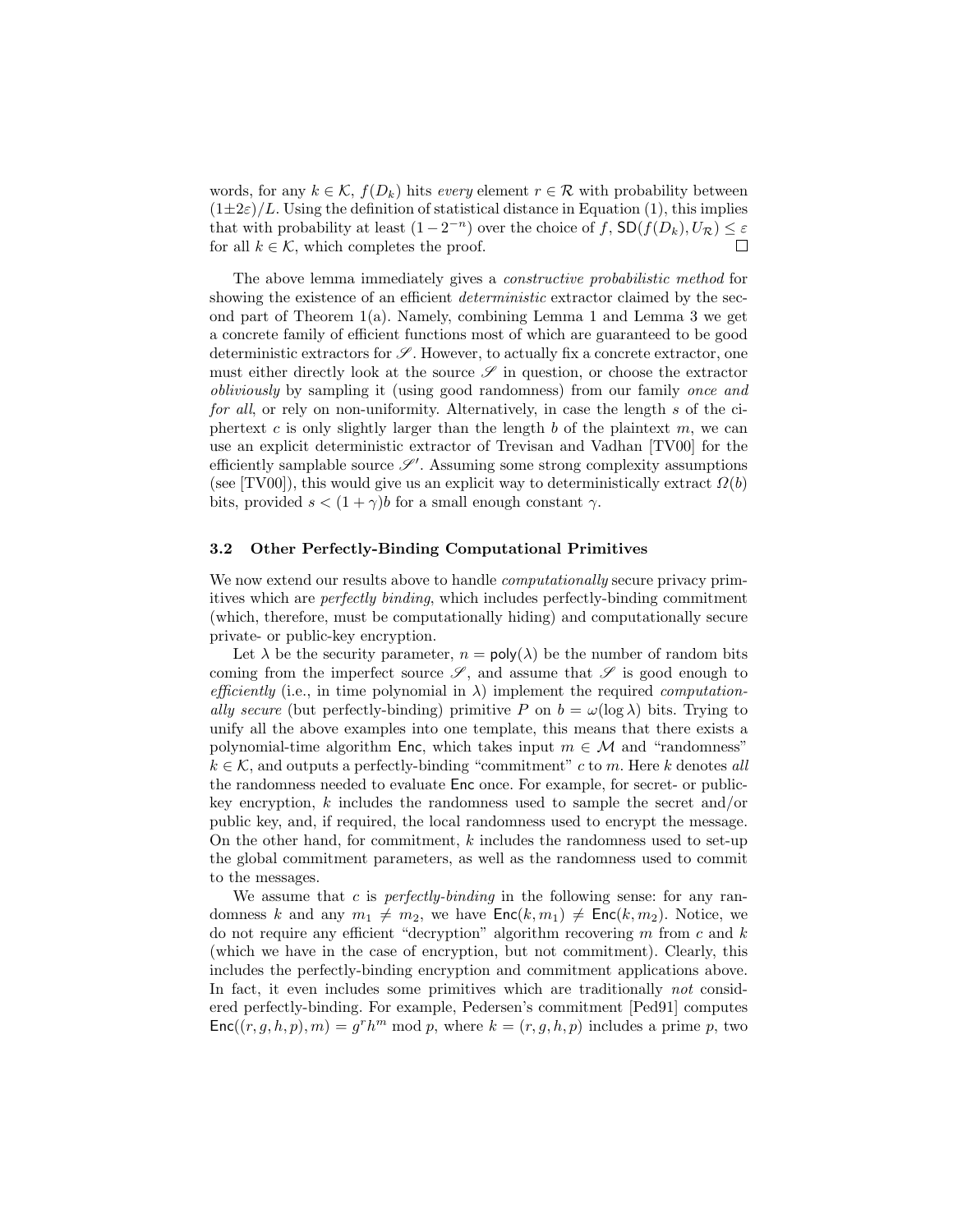generators g and h of some large-enough subgroup G of  $\mathbb{Z}_p^*$  of prime order q, and local randomness  $r \in \mathbb{Z}_q$  used to mask the message  $m \in \mathbb{Z}_q$ . Traditionally, this commitment scheme is considered perfectly-hiding (in the setting of ideal randomness), since for any m, the value  $Enc((r, \ldots), m)$  is uniformly distributed for a *random r*. However, it is *perfectly-binding* according to our definition, since for any fixed value of  $r$ , the value of  $m$  is (inefficiently but) uniquely determined given c (and  $g, h, p$ ). Thus, our notion of perfect binding is a weaker restriction than what might originally appear.

Also, in terms of computational security of  $P$  w.r.t. a source of randomness  $\mathscr{S}$ , we require that for any distribution  $K \in \mathscr{S}$  and any  $m \in \mathcal{M}$ , no efficient attacker A can distinguish  $Enc(K, m)$  from  $Enc(K, U_M)$  with non-negligible probability (in  $\lambda$ ). Finally, we say that an efficient algorithm Ext extracts  $\ell$  pseu*dorandom* bits from some source  $\mathscr{S}$ , if for any  $K \in \mathscr{S}$  and any efficient attacker A, A has at most a negligible in  $\lambda$  chance of telling apart a sample of  $\text{Ext}(K)$ from a sample of  $U_{\ell}$ . Needless to say, any  $\varepsilon$ -fair "statistical" extractor satisfies this definition as long as  $\varepsilon$  is negligible in  $\lambda$ .

With these clarifications in mind, we can generalize Lemma 1 and Lemma 3 as follows. Lemma 1 trivially extends to show that if some *efficient* Ext' extracts b' pseudorandom bits from the source  $\mathscr{S}' \stackrel{\text{def}}{=} {\text{Enc}(k, U_{\mathcal{M}})}$ , then  $\text{Ext}(k) \stackrel{\text{def}}{=}$  $\textsf{Ext}'(\textsf{Enc}(k,1))$  also extracts b' pseudorandom bits from  $\mathscr{S}$ . This is the only place using the computational security of  $P$ , the rest of the proofs stays informationtheoretic. As for Lemma 3, it stays the same, but we use it with any value  $\varepsilon$ which is negligible in  $\lambda$ , but still such that  $\log\left(\frac{1}{\varepsilon}\right) = o(b)$ . This is possible since we assumed that  $b = \omega(\log \lambda)$ . Then Lemma 3 implies the existence of an efficient extractor Ext' for  $\mathscr{S}'$  (since  $n = \text{poly}(\lambda)$ , so that one can efficiently evaluate a 2*n*-wise independent function) which extracts  $b - 2 \log \left( \frac{1}{\varepsilon} \right) - \log n - O(1) =$  $b - o(b) - O(\log \lambda) = b(1 - o(1))$  bits of negligible statistical distance  $\varepsilon$  from the uniform distribution, implying that these  $b(1-o(1))$  bits are also pseudorandom.

To summarize, for any perfectly-binding primitive P on  $b = \omega(\log \lambda)$  bits, we get the possibility of efficiently extracting  $b(1 - o(1))$  pseudorandom bits.

# 4 Encryption  $\neq$  Extraction if  $b < \log n - \log \log n$

In this section we prove the non-implication given in Theorem  $1(b)$ , which shows that even perfect encryption of up to  $(\log n - \log \log n)$  bits does not necessarily imply extraction of even a single bit. For that we need to define a specific b-bit encryption scheme  $\mathcal{E} = (Enc, Dec)$  and a source  $\mathcal{S}$ , such that  $\mathcal{S}$  is perfect on  $\mathcal{E}$ , but "non-extractable". The proof will proceed in several stages.

#### 4.1 Defining Good Encryption  $\mathcal E$

As the first observation, we claim that we only need to define the encryption scheme  $\mathcal{E}$ , and then let the source  $\mathcal{S} = \mathcal{S}(\mathcal{E})$  be the set of all key distributions K making  $\mathcal E$  perfect:

$$
\mathcal{S}(\mathcal{E}) = \{ K \mid \forall m_1, m_2 \in \mathcal{M}, c \in \mathcal{C} \Rightarrow \Pr[\mathsf{Enc}(K, m_1) = c] = \Pr[\mathsf{Enc}(K, m_2) = c] \}
$$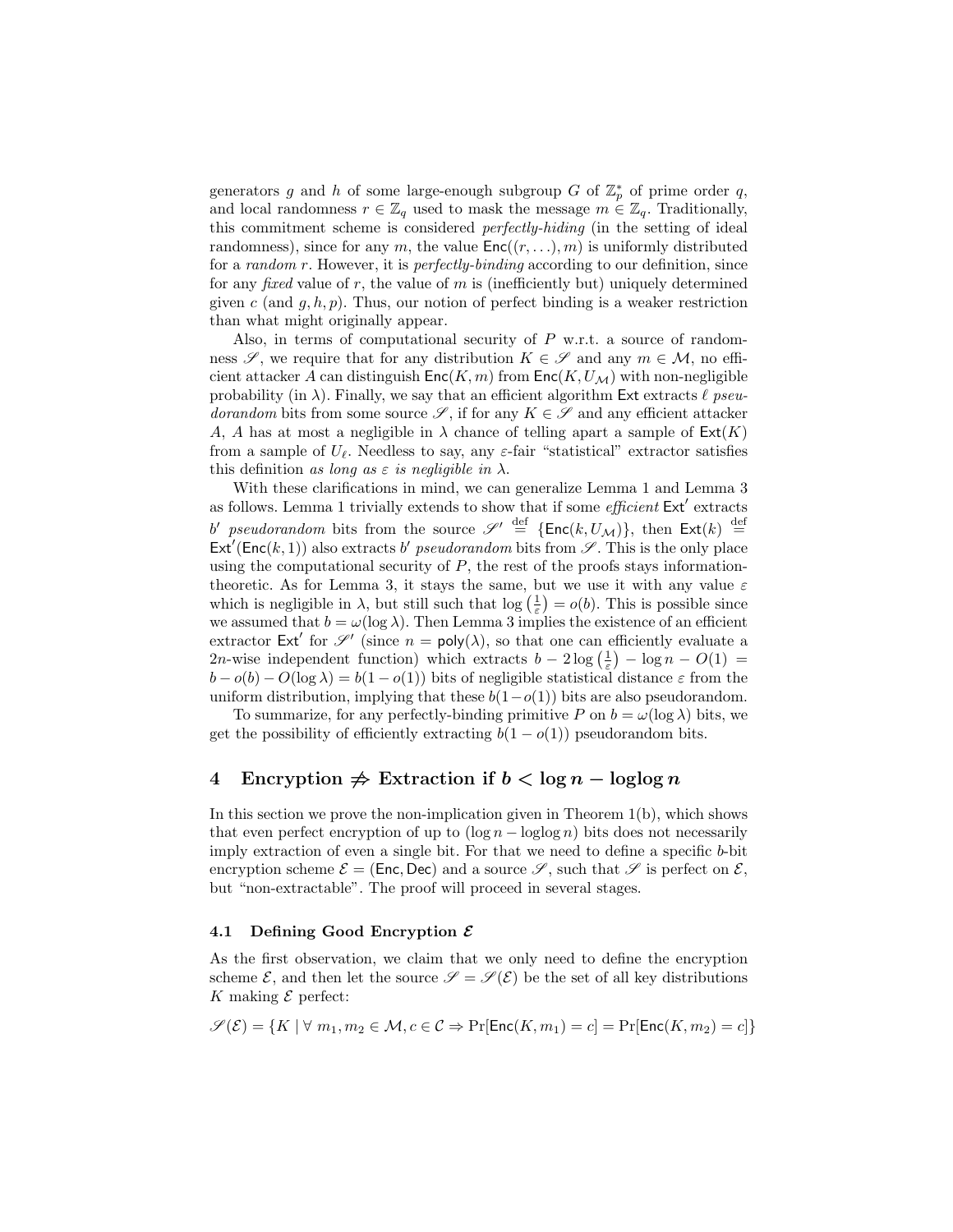Indeed,  $\mathscr{S}(\mathcal{E})$  is the largest source which is  $(b, 0)$ -encryptable by means of  $\mathcal{E}$ , so it is the hardest one to extract even a single bit from. We call distributions in  $\mathscr{S}(\mathcal{E})$  perfect (for  $\mathcal{E}$ ).

Although we are not required to do so, let us intuitively motivate our choice of  $\mathcal E$  before actually defining it. For that it is very helpful to view our key space K in terms of the encryption scheme  $\mathcal E$  as follows. Given any  $\mathcal E = (Enc, Dec)$ , we identify each key  $k \in \mathcal{K}$  with an ordered B-tuple of ciphertexts  $(c_1, \ldots, c_B)$ , where  $Enc(k, m) = c_m$ . Notice, some B-tuples might not correspond to valid keys. For example, this is the case when  $c_i = c_j$  for some  $i \neq j$ , since then encryptions of  $i$  and  $j$  are the same under this key. Intuitively, however, the larger is the set of valid B-tuples of ciphertexts, the more variety we have in the set of perfect distributions  $\mathscr{S}(\mathcal{E})$ , and the harder it would be to extract from  $\mathscr{S}(\mathcal{E})$ . This suggests that every B-tuple  $(c_1, \ldots, c_B)$  of ciphertexts should correspond to a potential key, except for the necessary constraint that all the  $c_m$ 's must be distinct to enable unique decryption.

A bit more formally, we assume that N can be written as  $N = S(S-1)...(S-1)$  $B + 1$ ) for some integer  $S^5$ . Then we define the set  $\mathcal{C} = \{1, \ldots S\}$  to be the set of ciphertexts,  $\mathcal{M} = \{1, \ldots, B\}$  be the set of plaintexts, and view the key set K as the set of distinct B-tuples over  $\mathcal{C}$ :

$$
\mathcal{K} = \{k = (c_1, \dots c_B) \mid \forall i \neq j \Rightarrow c_i \neq c_j\}
$$

We then define  $\textsf{Enc}((c_1 \ldots c_B), m) = c_m$ , while  $\textsf{Dec}((c_1, \ldots, c_B), c)$  to be the (necessarily unique) m such that  $c_m = c$ , and arbitrarily if no such m exists. Notice,  $N < B^B$ , so that  $S > N^{1/B}$ , which is strictly greater than B when  $b < \log n - \log \log n$ . Thus, S contains enough ciphertexts to allow for B distinct encryptions.

#### 4.2 Excluding 0-monochromatic Distributions

Let us now take an arbitrary bit extractor  $Ext : \mathcal{K} \to \{0,1\}$  and argue that it is not very good on the set of perfect distributions  $\mathscr{S}(\mathcal{E})$ . We say that a distribution K is 0-monochromatic if  $Pr[Ext(K) = 0] = 1$ . Clearly, if the set of perfect distributions  $\mathscr{S}(\mathcal{E})$  contains a 0-monochromatic distribution K, then  $SD(Ext(K), U_1) = \frac{1}{2}$  (here and below,  $U_1$  is the uniform distribution of  $\{0, 1\}$ ), and we would be done. Thus, for the remainder of the proof we assume that  $\mathscr{S}(\mathcal{E})$  does not contain a 0-monochromatic distribution. The heart of the proof then will consist of designing a perfect encryption distribution  $K$  such that

$$
\Pr[\text{Ext}(K) = 0] \le \frac{B^2}{S} \tag{8}
$$

Once this is done, recalling that  $S > N^{1/B} = 2^{n/2^b}$  we immediately get

$$
SD(Ext(K), U_1) = \left| \frac{1}{2} - Pr[Ext(K) = 0] \right| \ge \frac{1}{2} - 2^{(2b - \frac{n}{2^b})}
$$

<sup>&</sup>lt;sup>5</sup> If not, take largest S such that  $N \geq S(S-1) \dots (S-B+1)$ , and work on the subset of  $N' = S(S-1)...(S-B+1)$  keys, but this will not change our bounds.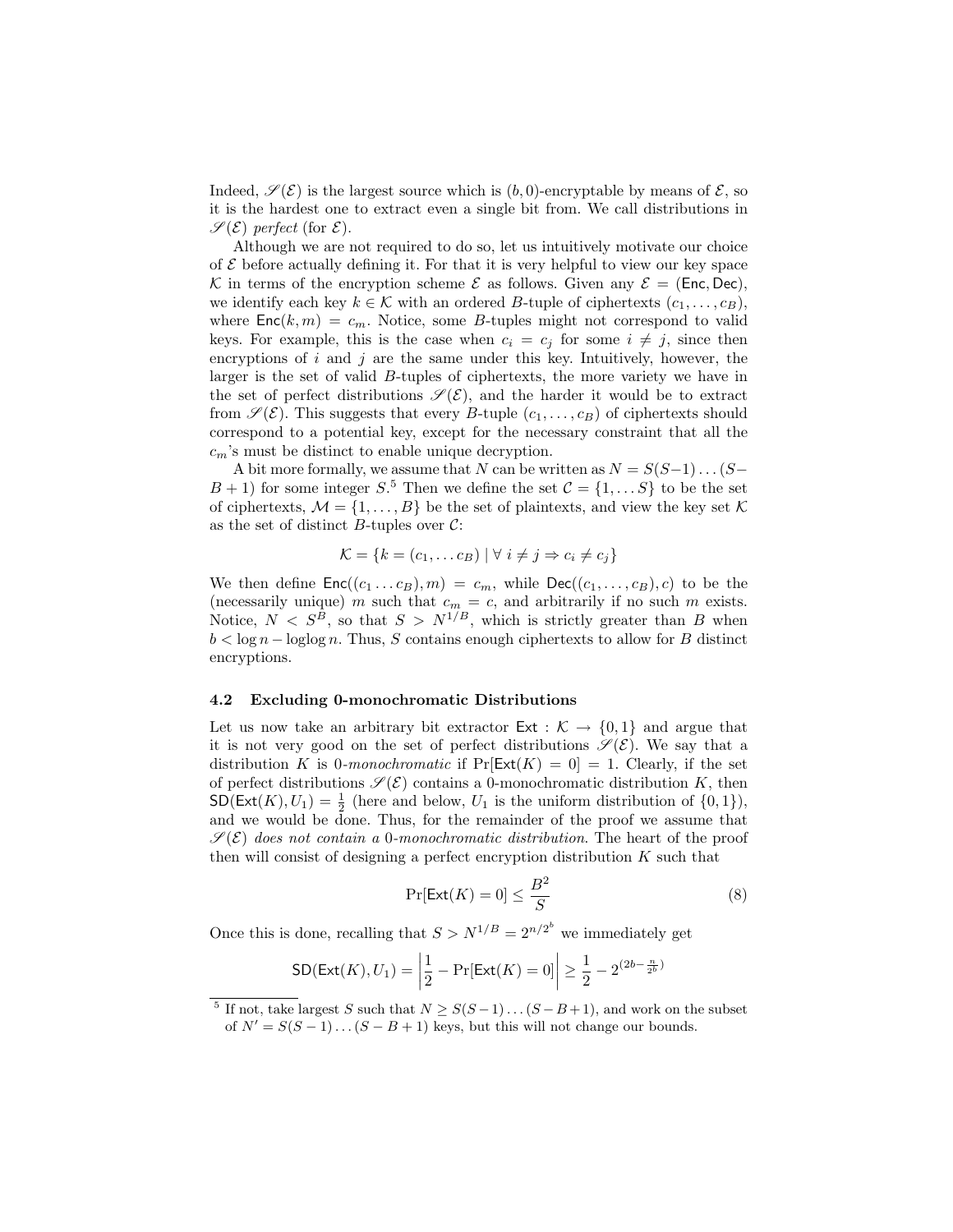as claimed by Theorem 1(b). Thus, we concentrate on building a perfect distribution  $K$  satisfying Equation  $(8)$ . For that, in the following subsections we will (1) characterize perfect distributions using linear algebra; (2) use this characterization to understand the implication of the lack of 0-monochromatic perfect distributions; and, finally, (3) use this implication to construct the required perfect distribution K.

#### 4.3 Characterizing Perfect Distributions

Let K be any distribution on K. Given a key  $k = (c_1 \dots c_B)$ , let  $p_k = p_{(c_1...c_B)} =$  $Pr[K = (c_1 \dots c_B)]$  and p be the N-dimensional column vector whose k-th component is equal to  $p_k$ . Notice, being a probability vector, we know that  $\sum p_k = 1$ and  $p \geq 0$  (which is a shorthand for  $p_k \geq 0$  for all k). Conversely, any such p defines a unique distribution K.

Assume now that K is a perfect encryption distribution for  $\mathcal{E}$ . This adds several more constraints on  $p$ . Specifically, a necessary and sufficient condition for a perfect encryption distribution is to require that for all  $c \in \mathcal{C}$  and all  $m > 1$ , we have

$$
Pr[c_1 = c | (c_1 ... c_B) \leftarrow K] = Pr[c_m = c | (c_1 ... c_B) \leftarrow K]
$$
 (9)

We can translate this into a linear equation by noticing that the left probability is equal to  $\sum_{\{(c_1...c_B):c_1=c\}} p_{(c_1...c_B)}$ , while the second — to  $\sum_{\{(c_1...c_B):c_m=c\}} p_{(c_1...c_B)}$ . Thus, Equation (9) can be rewritten as

$$
\sum_{\{(c_1...c_B):c_1=c\}} p_{(c_1...c_B)} - \sum_{\{(c_1...c_B):c_m=c\}} p_{(c_1...c_B)} = 0 \tag{10}
$$

We can then rewrite all these constraints on  $p$  into a more compact notation by defining a *constraint matrix*  $V = \{v_{i,j}\}\$ , which has  $(1 + (B-1)S)$  rows (corresponding to the constraints) and  $N$  columns (corresponding to keys). The first row of V will consist of all 1's:  $v_{1,k} = 1$  for all  $k \in \mathcal{K}$ . This will later correspond to the fact that  $\sum p_k = 1$ . To define the rest of V, which would correspond to  $(B-1)S$  constraints from Equation (10), we first make our notation more suggestive. We index the N columns of V by tuples  $(c_1, \ldots c_B)$ , and the remaining  $(B-1)S$  rows of V by tuples  $(m, c)$ , where  $m \in \{2, \ldots B\}$  and  $c \in \{1 \ldots S\}$ . Then, we define

$$
v_{(m,c),(c_1,...,c_B)} = \begin{cases} 1, & c = c_1, \\ -1, & c = c_m, \\ 0, & \text{otherwise.} \end{cases}
$$
 (11)

Now, Equation (10) simply becomes  $\sum_k v_{(m,c),k} \cdot p_k = 0$ . Finally, we define a  $(1 + (B - 1)S)$ -column vector e by  $e_1 = 1$  and  $e_i = 0$  for  $i > 1$ . Combining all this notation, we finally get

**Lemma 4.** An N-dimensional real vector p defines a perfect distribution  $K$  for  $\mathcal E$  if and only if  $V p = e$  and  $p \geq 0$ .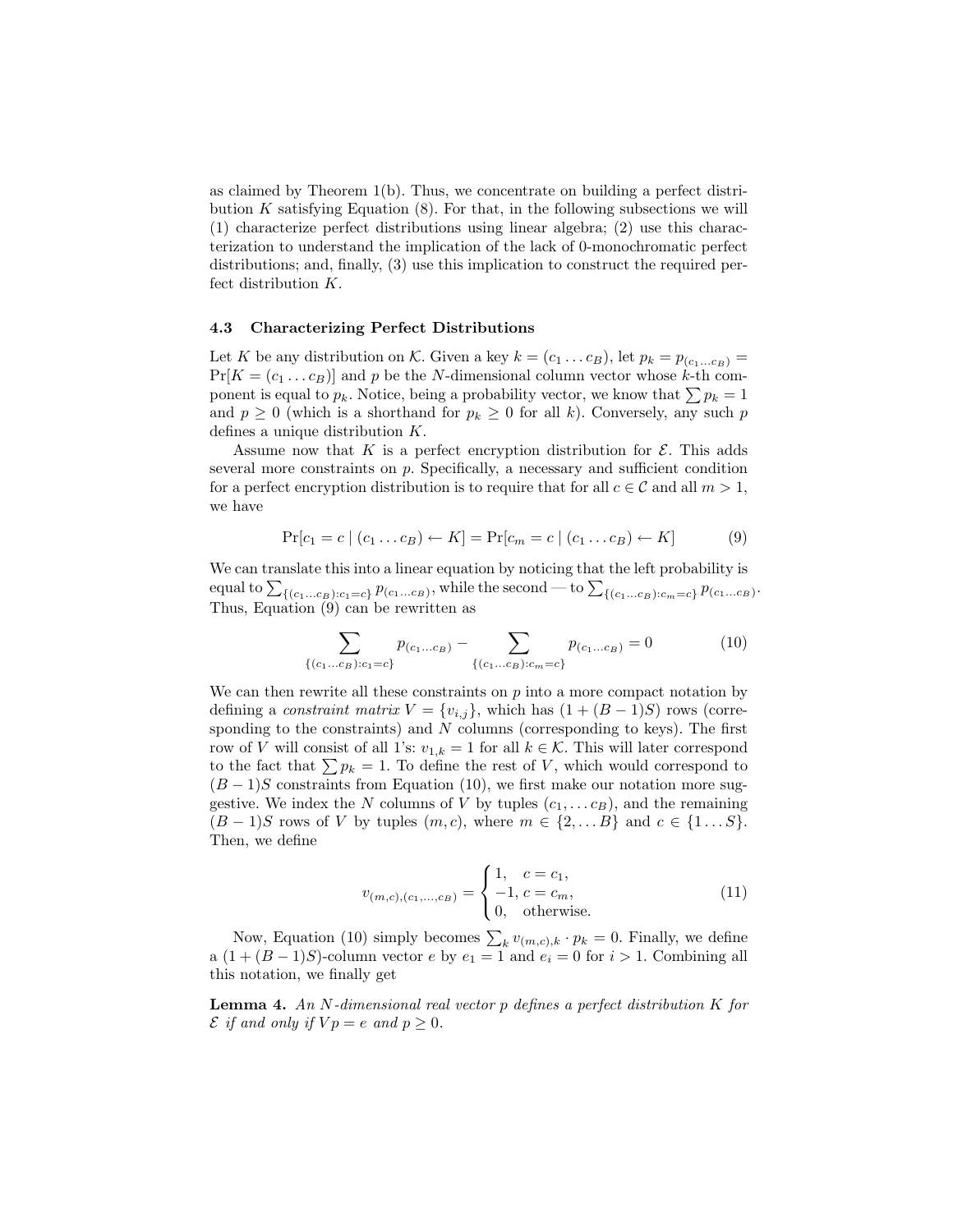#### 4.4 Using the Lack of 0-Monochromatic Distributions

Next, we use Lemma 4 to understand our assumption that no perfect distribution K is 0-monochromatic with respect to Ext. Before that, we remind the reader of a well known Farkas Lemma (e.g., see [Str80]):

Farkas Lemma. For any matrix A and column vector e, the linear system  $Ax = e$  has no solution  $x \geq 0$  if and only if there exists a row vector y s.t.  $yA \geq 0$  and  $ye < 0$ .

Now, let  $Z = \{k | \text{Ext}(k) = 0\}$  be the set of "0-keys" under Ext, and let A denote  $(1 + (B - 1)S) \times |Z|$ -matrix equal to the constraint matrix V restricted its |Z| columns in Z. Take any real vector p such that  $p_k = 0$  for all  $k \notin \mathbb{Z}$ . By Lemma 4, p corresponds to a (necessarily 0-monochromatic) perfect distribution K if and only if  $V p = e$  and  $p \ge 0$ . But since  $p_k = 0$  for all  $k \notin \mathbb{Z}$ , the above conditions are equivalent to saying that the |Z|-dimensional restriction  $x = p|_x$ of p to its coordinates in Z satisfies  $Ax = e$  and  $x \ge 0$ . Conversely, any x satisfying the above constraints defines a 0-monochromatic perfect distribution p by letting  $p|_Z = x$  and  $p_k = 0$  for  $k \notin Z$ .

Thus, Ext defines no 0-monochromatic perfect distributions if and only if the constraints  $Ax = e$  and  $x \geq 0$  are unsatisfiable. But this is exactly the precondition to the Farkas' Lemma above! Using the Farkas Lemma on our A and e, we get the existence of the  $(1 + (B - 1)S)$ -dimensional row vector y such that  $yA \geq 0$  and  $ye < 0$ . Just like we did for the rows of V, we denote the first element of y by  $y_1$ , and use the notation  $y_{(m,c)}$  to denote the remaining elements of y. We now translate the constraints  $yA \geq 0$  and  $ye < 0$  using our specific choices of A and e.

Notice, since  $e_1 = 1$  and  $e_i = 0$  for  $i > 1$ , it means that  $ye = y_1$ , so the constraint that  $ye < 0$  is equivalent to  $y_1 < 0$ . Next, recalling that A is just the restriction of  $V$  to its columns in  $Z$ , and that the first row of  $V$  is the all-1 vector, we get that  $yA \geq 0$  is equivalent to saying that for all  $(c_1, \ldots, c_B) \in Z$ we have

$$
y_1 + \sum_{m>1} \sum_c y_{(m,c)} \cdot v_{(m,c),(c_1,\ldots,c_B)} \ge 0
$$
 (12)

Notice, since  $y_1 < 0$ , this equation implies that the double sum above is *strictly* greater than 0. Thus, recalling the definition of  $v_{(m,c),(c_1,...,c_B)}$  given in Equation (11), we conclude that for all  $k = (c_1, \ldots, c_B)$ , such that  $\text{Ext}(k) = 0$ , we have

$$
\sum_{m>1} \left( y_{(m,c_1)} - y_{(m,c_m)} \right) > 0 \tag{13}
$$

The last equation finally allows us to derive the implication we need:

Theorem 2. Assume Ext defines no 0-monochromatic perfect distributions. Then there exist real numbers  $\{y_{(m,c)} | m \in \{2...B\}, c \in \{1...S\}\}\)$  such that the following holds. If a key  $k = (c_1, \ldots, c_B)$  is such that

$$
y_{(m,c_1)} - y_{(m,c_m)} \le 0
$$
 for all  $m > 1$ , (14)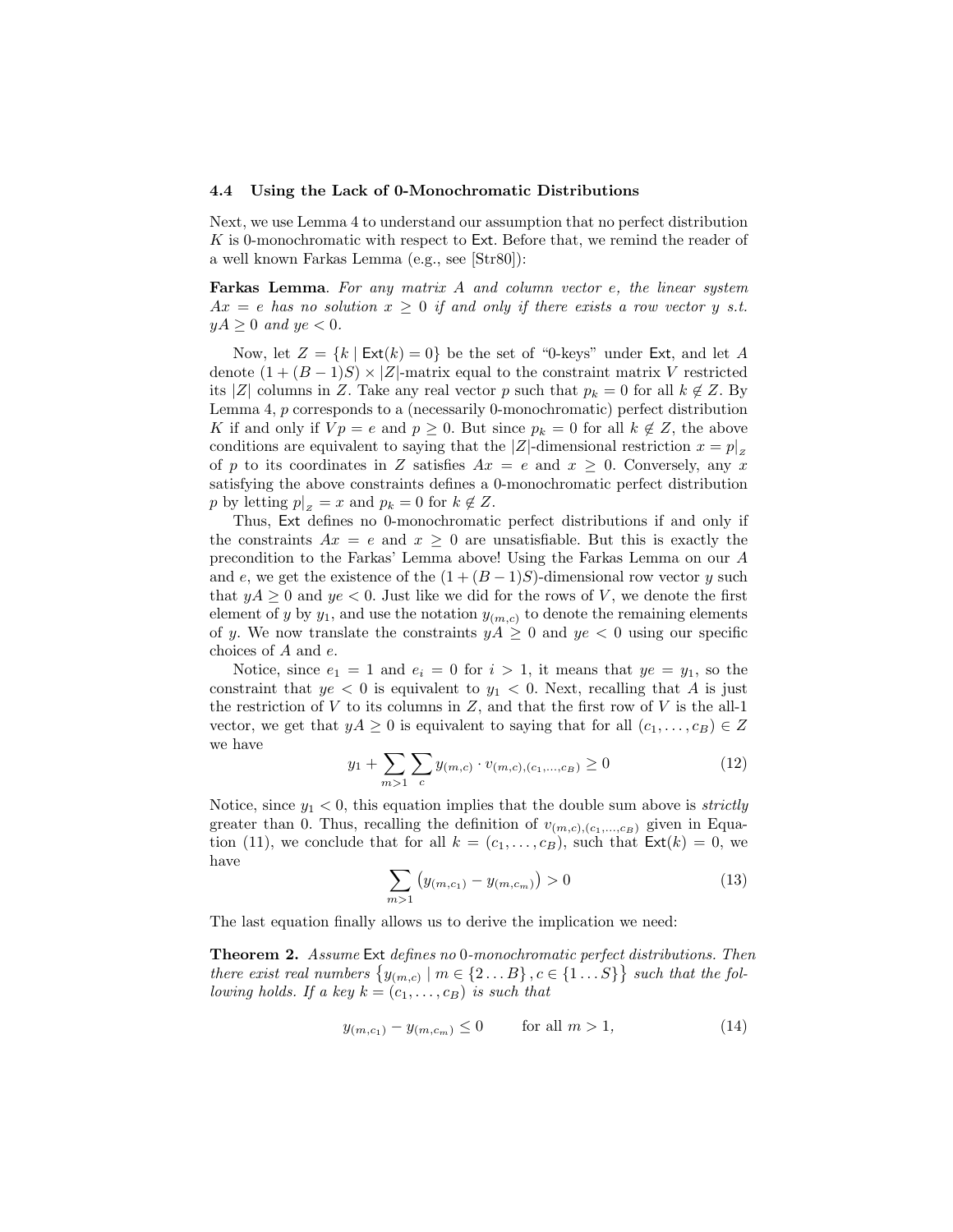then  $\text{Ext}(k) = 1$ .

*Proof.* Summing Equation (14) for all  $m > 1$  we get a contradiction to Equation (13), which means that  $\text{Ext}(k) \neq 0$ ; i.e.,  $\text{Ext}(k) = 1$ .  $\Box$ 

#### 4.5 Developing Intuition: Special Case  $b = 1$

To get some intuition, we take a momentary detour and consider the special case  $b = 1$ , therefore reproving the result of [DS02]. Theorem 2 tells us that if Ext cannot be fixed to 0, there exists real numbers  $y_1 \t ... y_S$  such that  $y_i \leq y_j$ implies that the key  $k = (i, j)$  gets mapped to 1 by Ext. Thus, by rearranging the y's in the non-decreasing order  $y_1 \le y_2 \le \ldots \le y_S$ , we get that  $\text{Ext}((i, j)) = 1$  for any  $i < j$ . In particular, the uniform distribution on S keys  $\{(1, 2), (2, 3), \ldots, (S-1, S), (S, 1)\}\$ is easily seen to define a perfect encryption distribution K (as both  $Enc(K, 1)$  and  $Enc(K, 2)$  sample a uniformly random ciphertext) at most one of whose components — the key  $(S, 1)$  — could conceivably get mapped to 0 by Ext. Thus,  $Pr[Ext(K) = 0] \le 1/S$ , showing (even stronger) Equation (8) and thus completing this special case.

Interestingly, Dodis and Spencer [DS02] used a simpler "graph-theoretic" method to show the existence of exactly the same perfect distribution  $K$  as above. They viewed ciphertexts as vertices of the complete directed graph G on S vertices, and keys  $k = (c_1, c_2)$  (where  $c_1 \neq c_2$ ) — as directed edges connecting  $c_1 = \text{Enc}(k, 1)$  to  $c_2 = \text{Enc}(k, 2)$ . With this notation, it is easy to see that a uniform distribution on any cycle in this graph defines a perfect encryption distribution. Now, considering first 2-cycles  $\{(c_1, c_2), (c_2, c_1)\}\)$ , the fact that none of them is 0-monochromatic implies that at least one of  $\text{Ext}((c_1, c_2)) = 1$  or  $\text{Ext}((c_2, c_1)) = 1$  is true, for any  $c_1 \neq c_2$ . Taking one such edge from every 2cycle yields what is called a tournament graph, every one of whose edges extracts to 1. Now, a well known (and simple to prove) result in graph theory states that every tournament graph has a Hamiltonian path. In other words, there exists an ordering of ciphertexts  $c_1 \dots c_S$  such that every edge  $(c_i, c_j)$  belongs to the 1-monochromatic tournament subgraph whenever  $i < j$ ; i.e.,  $\text{Ext}((c_i, c_j)) = 1$ if  $i < j$ . Completing this Hamiltonian path to a Hamiltonian cycle (by adding the edge  $(c_S, c_1)$  yields the same kind of perfect distribution K we built earlier using Theorem 2.

Unfortunately, it seems hard to extend this graph-theoretic argument to "hypergraphs" corresponding to  $b > 1$ . Instead, we chose to rely on linear algebra (i.e., Theorem 2) to get a better handle on the problem. Still, our proof below for general  $b > 1$  is quite more involved than the proof above for  $b = 1$ .

#### 4.6 Building Non-Extractable yet Perfect K

Returning to the general case, we build a special perfect distribution K which contains many keys satisfying Equation  $(14)$ , meaning that  $\text{Ext}(K)$  is very biased towards 1. We will construct such K having a very special form below.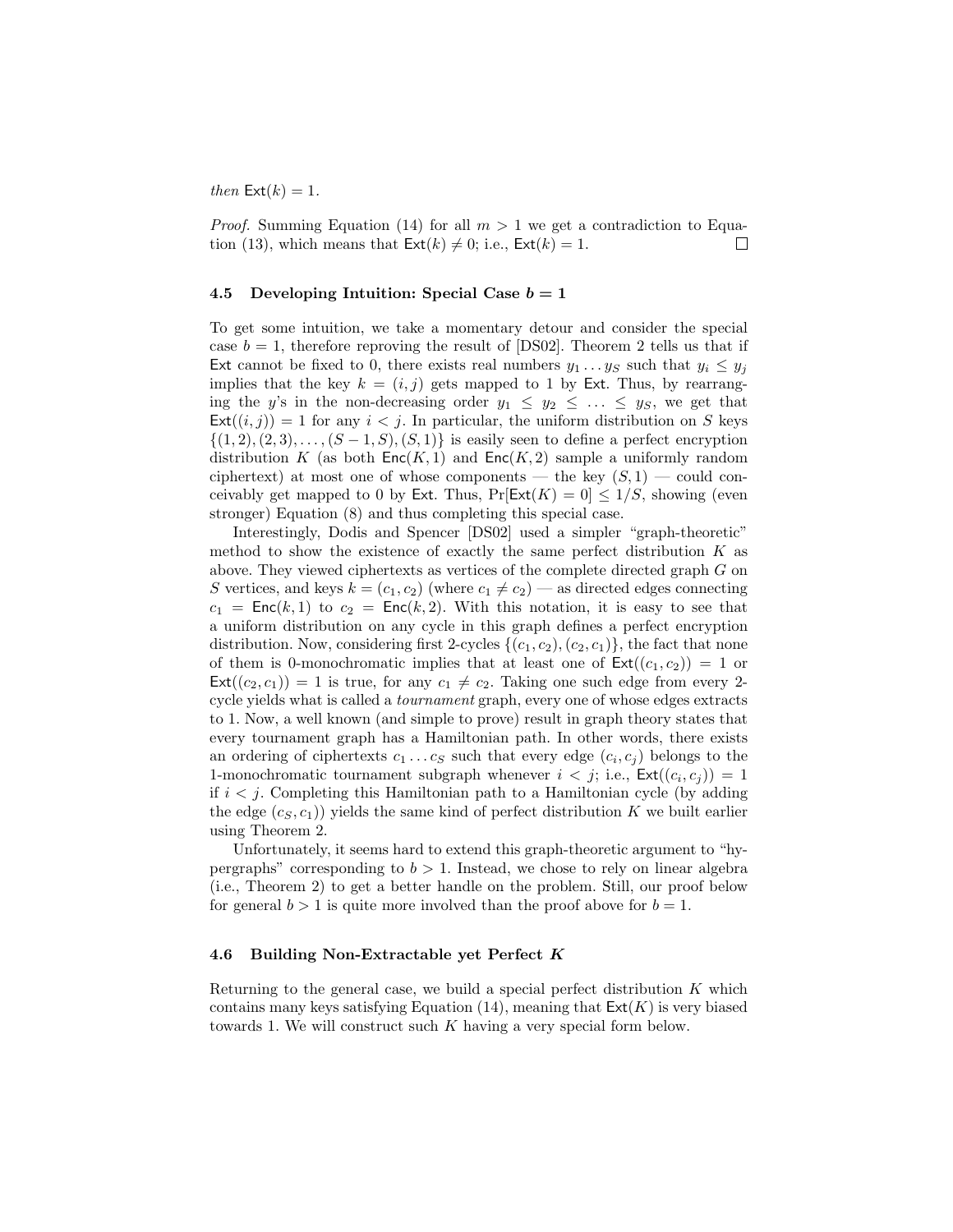**Definition 3.** Assume  $\pi_1, \ldots, \pi_d : \mathcal{C} \to \mathcal{C}$  are d permutations over the ciphertext space  $C = \{1...S\}$ . We say that  $\pi_1, \ldots, \pi_d$  are d-valid if for every  $c \in C$ , and distinct  $i, j \in \{1 \dots d\}$ , we have  $\pi_i(c) \neq \pi_j(c)$ .

The reason for this terminology is the following. Given any B-valid  $\pi_1, \ldots, \pi_B$ , where recall that  $B = |\mathcal{M}|$ , we can define S valid keys  $k_1, \ldots, k_S \in \mathcal{K}$  by  $k_c = (\pi_1(c), \ldots, \pi_B(c))$ , where the B-validity constraint precisely ensures that all the B ciphertexts inside  $k_c$  are distinct, so that  $k_c$  is a legal key in K. Now, we denote by  $K_{(\pi_1,\ldots,\pi_B)}$  the uniform distribution over these S keys  $k_1,\ldots,k_S$ .

**Lemma 5.** If  $\pi_1, \ldots, \pi_B$  are B-valid permutations, then  $K_{(\pi_1, \ldots, \pi_B)}$  is a perfect encryption distribution.

*Proof.* For any message m,  $Enc(K_{(\pi_1,...,\pi_B)}, m)$  is equivalent to outputting  $\pi_m(U_{\mathcal{C}})$ , where  $U_{\mathcal{C}}$  is the uniform distribution over  $\mathcal{C}$ . Since each  $\pi_m$  is a permutation over C, this is equivalent to  $U_{\mathcal{C}}$ . Thus, encryption of every message m yields a truly  $\Box$ random ciphertext  $c \in \mathcal{C}$ , which means that  $K_{(\pi_1,\ldots,\pi_B)}$  is perfect.

Choosing Good Permutations. We will construct our perfect distribution  $K = K_{(\pi_1,...,\pi_B)}$  by carefully choosing a B-valid family  $(\pi_1,...,\pi_B)$  such that  $Ext(K)$  is very biased towards 1. We start by choosing  $\pi_1$  to be the identity permutation  $\pi_1(c) = c$  (for all c), and proceed by defining  $\pi_2 \dots \pi_B$  iteratively. After defining each  $\pi_d$ , we will maintain the following invariants which clearly hold for the base case  $d = 1$ :

- (i)  $\pi_1, \ldots, \pi_d$  are *d*-valid.
- (ii) There exists a large set  $T_d$  of "good" ciphertexts (where, initially,  $T_1 = C$ ) of size  $q_d > S - d^2$ , which satisfies the following equation for all  $c \in T_d$  and  $1 < m \leq d$ :<sup>6</sup>

$$
y_{(m,c)} - y_{(m,\pi_m(c))} \le 0 \tag{15}
$$

Now, assuming inductively that we have defined  $\pi_1 = id, \pi_2, \ldots, \pi_d$  which satisfy properties (i) and (ii) above, we will construct  $\pi_{d+1}$  still satisfying (i) and (ii).

This inductive step is somewhat technical, and we will come back to it in the next subsections. But first, assuming it is true, we show that we can easily finish our proof. Indeed, we apply the induction for  $B-1$  iterations and get B permutations  $\pi_1, \ldots, \pi_B$  satisfying properties (i) and (ii) above. Then, property (i) and Lemma 5 imply that  $K_{(\pi_1,\ldots,\pi_B)}$  is a perfect encryption distribution. On the other hand, property (ii) and the definition of  $k_c = \{c, \pi_2(c), \ldots, \pi_B(c)\}\;$ imply that any key  $k_c \in T_B$  satisfies Equation (14). Thus, by Theorem 2 we get that  $\text{Ext}(k_c) = 1$  for every  $c \in T_B$ . Since,  $|T_B| > S - B^2$ , we get that at most  $B^2$ out of S keys  $k_c$  extract to 0. Thus, since  $K_{(\pi_1,\ldots,\pi_B)}$  is uniform over its S keys, we get

$$
\Pr[\mathsf{Ext}(K_{(\pi_1,\ldots,\pi_B)})=0] \leq \frac{B^2}{S}
$$

which shows Equation  $(8)$  and completes our proof (modulo the inductive step).

 $6$  To get some intuition, we will see shortly that "good" ciphertexts  $c$  will lead to keys  $k_c$  satisfying Equation (14), so that  $\text{Ext}(k_c) = 1$  by Theorem 2.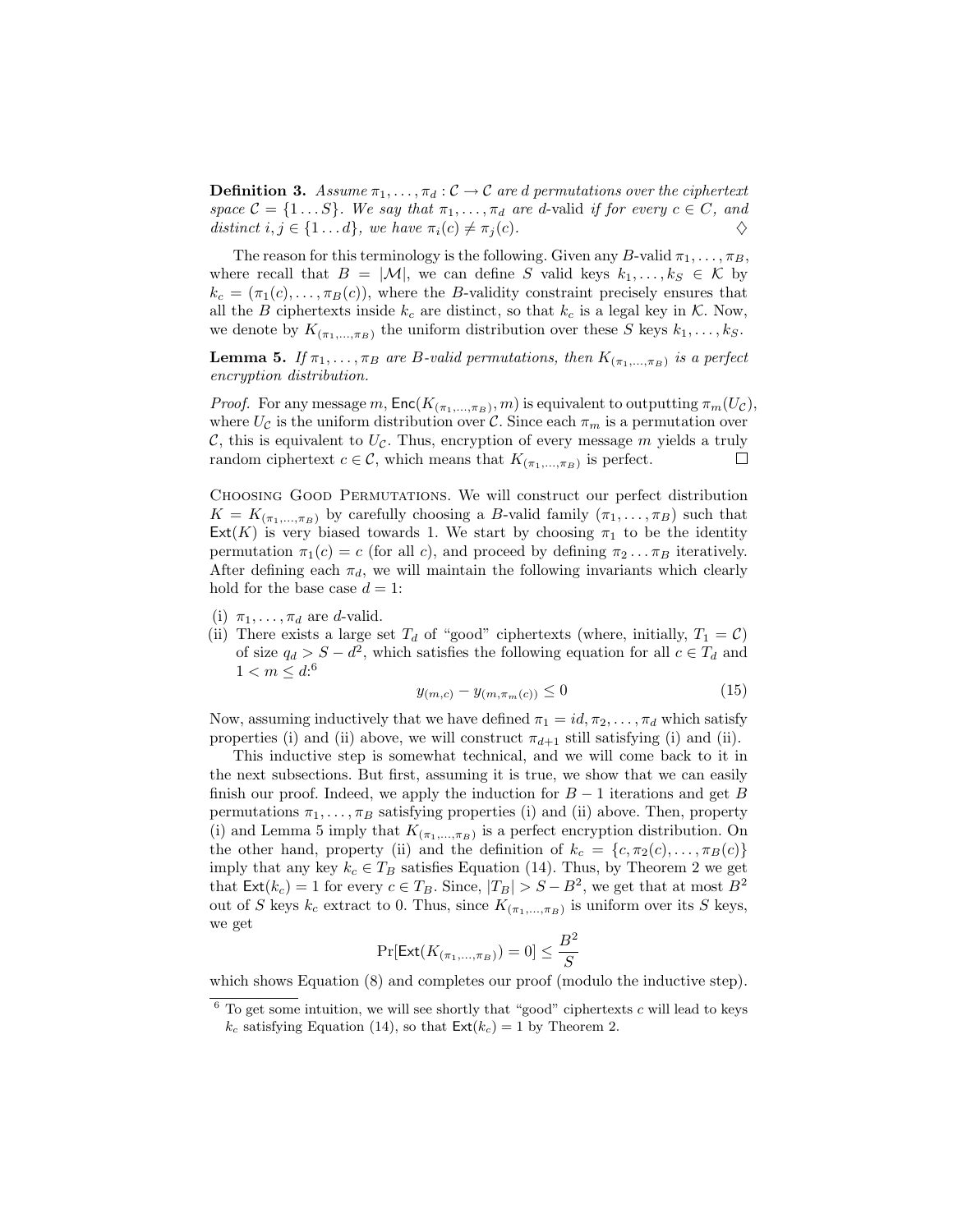#### 4.7 Preparing for Induction: Detour to Matchings

Before doing the inductive step, we recall some basic facts about bipartite graphs, which we will need soon. A (balanced) bipartite graph  $G$  is given by two vertex sets L and R of cardinality S and an edge set  $E = E(G) \subseteq L \times R$ . A matching P in G is a subset of node-disjoint edges of E. P is perfect if  $|P| = S$ . In this case every  $i \in L$  is matched to a unique  $j \in R$  and vice versa.

We say that a subset  $L' \subseteq L$  is *matchable* (in G) if there exists a matching P containing  $L'$  as the set of its endpoints in  $L$ . In this case we also say that L' is matchable with R', where  $R' \subseteq R$  is the set of P's endpoints in R. (Put differently,  $L'$  is matchable with  $R'$  precisely when the subgraph induced by  $L'$ and  $R'$  contains a perfect matching.) The famous Hall's marriage theorem gives a necessary and sufficient condition for  $L'$  to be matchable.

Hall's Marriage Theorem.  $L'$  is matchable if and only if every subset  $A$  of L' contains at least |A| neighbors in R. Notationally, if  $\mathcal{N}(A)$  denotes the set of elements in R containing an edge to A, then L' is matchable iff  $|\mathcal{N}(A)| \geq |A|$ , for all  $A \subseteq L'$ .

We will only use the following two special cases of Hall's theorem.

Corollary 1. Assume every vertex  $v \in L \cup R$  has degree at least  $S-d$ : deg<sub> $G(v)$ </sub> ≥  $S-d.$  Then, for any  $L' \subset L$  and  $R' \subset R$  of cardinality 2d, we have that  $L'$  is matchable with  $R'$ .

*Proof.* Let us consider the  $2d \times 2d$  bipartite subgraph G' of G induced by L' and R'. Clearly, that every vertex  $v \in L' \cup R'$  has degree at least d in G', since each such  $v$  is not connected to at most  $d$  opposite vertices in the entire  $G$ , let alone  $G'$ . We claim that  $L'$  meets the conditions of the Hall's theorem in  $G'$ . Consider any non-empty  $A \subseteq L'$ . If  $|A| \leq d$ , then any vertex v in A had  $\deg_{G'}(v) \geq d \geq |A|$ neighbors, so  $|\mathcal{N}(A)| \geq |A|$ . If  $d < |A| \leq 2d$ , let us assume for the sake of contradiction that  $|\mathcal{N}(A)| < |A|$ . Consider now any vertex  $v \in R \backslash \mathcal{N}(A)$ . Such v exists as  $|\mathcal{N}(A)| < |A| \leq 2d = |R'|$ . Then no element in A can be connected to v, since  $v \notin \mathcal{N}(A)$ . Thus, the degree of v can be at most  $2d - |A| < d$ , which is  $\Box$ a contradiction.

**Corollary 2.** Assume L contains a subset  $L' = \{c_1, \ldots, c_\ell\}$  such that  $\deg_G(c_i) \geq$ i, for  $1 \leq i \leq \ell$ . Then L' is matchable in G. In particular, G contains a matching of size at least  $\ell$ .

*Proof.* We show that  $L'$  satisfies the conditions of Hall's theorem. Assume  $A =$  $\{c_{i_1},\ldots,c_{i_a}\}\$ , where  $1 \leq i_1 < i_2 < \ldots < i_a \leq \ell$ . Notice, this means  $i_j \geq j$ for all j. Then the neighbors of A at least include the neighbors of  $i_a$ , so that  $|\mathcal{N}(A)| \ge \deg_G(c_{i_a}) \ge i_a \ge a = |A|.$  $\mathbb{R}^n$ 

### 4.8 Mapping Induction into a Matching Problem

We return to our induction. Recall, we are given permutations  $\pi_1 = id, \pi_2, \ldots, \pi_d$ satisfying properties (i) and (ii), and need to construct  $\pi_{d+1}$  also satisfying prop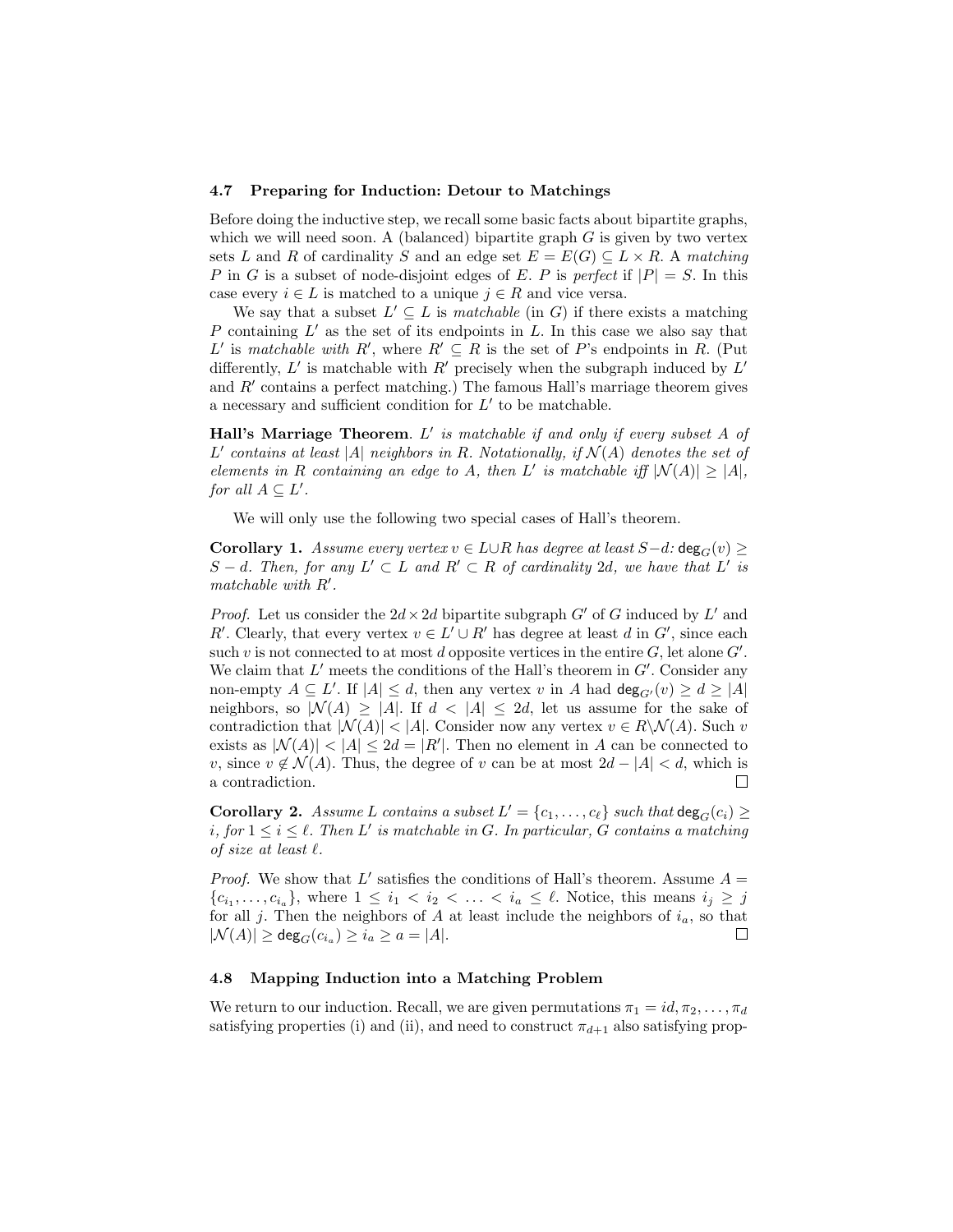erties (i) and (ii). We translate this task into some graph matching problem, starting with the property (i) first.

For every  $c \in C$ , we define the "forbidden" set  $F_c = \{c, \pi_2(c), \ldots, \pi_d(c)\}.$ Then, the  $(d + 1)$ -validity constraint (i) is equivalent to requiring  $\pi_{d+1}(c) \notin F_c$ for all  $c \in \mathcal{C}$ . Next we define a bipartite "constraint graph" G on two copies L and R of C containing all the non-forbidden edges:  $(c, c') \in E(G)$  if and only if  $c' \notin F_c$ . We observe two facts about G. First,

**Lemma 6.** Every vertex  $v \in L \cup R$  has degree at least  $S - d$ : deg<sub> $G$ </sub>(v) ≥  $S - d$ . In particular, by Corollary 1 every two 2d-element subsets of L and R are matchable with each other in G.

*Proof.* The claim is obvious for  $v \in L$  as  $|F_v| = c$ . It is also true for  $v \in R$ , since any value  $v \in R$  is forbidden by exactly d (necessarily distinct) elements  $v, \pi_2^{-1}(v), \ldots, \pi_d^{-1}(v).$  $\Box$ 

Second, any perfect matching P of G uniquely defines a permutation  $\pi$  on S elements such that  $P = \{(c, \pi(c))\}_{c \in L}$ . Since, by definition,  $\pi(c) \notin F_c$ , it is clear that this  $\pi$  will always satisfy constraint (i). Thus, we only need to find a perfect matching P for G which will define a permutation  $\pi_{d+1}$  satisfying condition (ii).

Notice, our inductive assumption implies the existence of a subset  $T_d$  of L (recall, L is just a copy of C) of size  $q_d > S - d^2$  such that Equation (15) is satisfied for all  $c \in T_d$  and  $1 < m \leq d$ . Irrespective of the permutation  $\pi_{d+1}$  we will construct later, we will restrict  $T_{d+1}$  to be a *subset* of  $T_d$ . This means that Equation (15) will already hold for all  $c \in T_{d+1}$  and  $1 < m \le d$ . Thus, we will only need to ensure this equation for  $m = d + 1$ ; i.e., that for all  $c \in T_{d+1}$ 

$$
y_{(d+1,c)} - y_{(d+1,\pi_{d+1}(c))} \le 0 \tag{16}
$$

This constraint motivates us to define a subgraph  $G'$  of our constraint graph G as follows. As edge  $(c, c') \in E(G')$  if and only if  $(c, c') \in E(G)$  (i.e.,  $c' \notin F_c$ ) and  $y_{(d+1,c)} - y_{(d+1,c')} \leq 0$ . In other words, we only leave edges  $(c, c')$  which will satisfy Equation (16) if we were to define  $\pi_{d+1}(c) = c'$ . The key property of G' turns out to be

**Lemma 7.** G' contains a matching P' of size at least  $S - d$ .

*Proof.* We will use Corollary 2. Let us sort the vertices  $v_1 \ldots v_S$  of L and R in the order of non-decreasing  $y_{(d+1,\cdot)}$  values; i.e.

$$
y_{(d+1,v_1)} \leq y_{(d+1,v_2)} \leq \ldots \leq y_{(d+1,v_S)}
$$

Then, the edge  $(v_i, v_j)$  satisfies  $y_{(d+1,v_i)} - y_{(d+1,v_j)} \leq 0$  whenever  $i \leq j$ . Thus, such  $(v_i, v_j)$  belongs to G' if and only if it also belongs to the larger constraint graph G; i.e.,  $v_j \notin F_{v_i}$ . But since each  $v_i$  has at most d forbidden edges in G, and  $|\{j \mid j \geq i\}| = S - i + 1$ , we have that  $\deg_{G'}(v_i) \geq (S - i + 1) - d$ . In particular, deg<sub>G'</sub> $(v_{S-d}) \geq 1, \ldots$ , deg<sub>G'</sub> $(v_1) \geq S-d$ . By Corollary 2,  $\{v_{S-d}, \ldots, v_1\}$ is matchable in  $G'$ , completing the proof.  $\Box$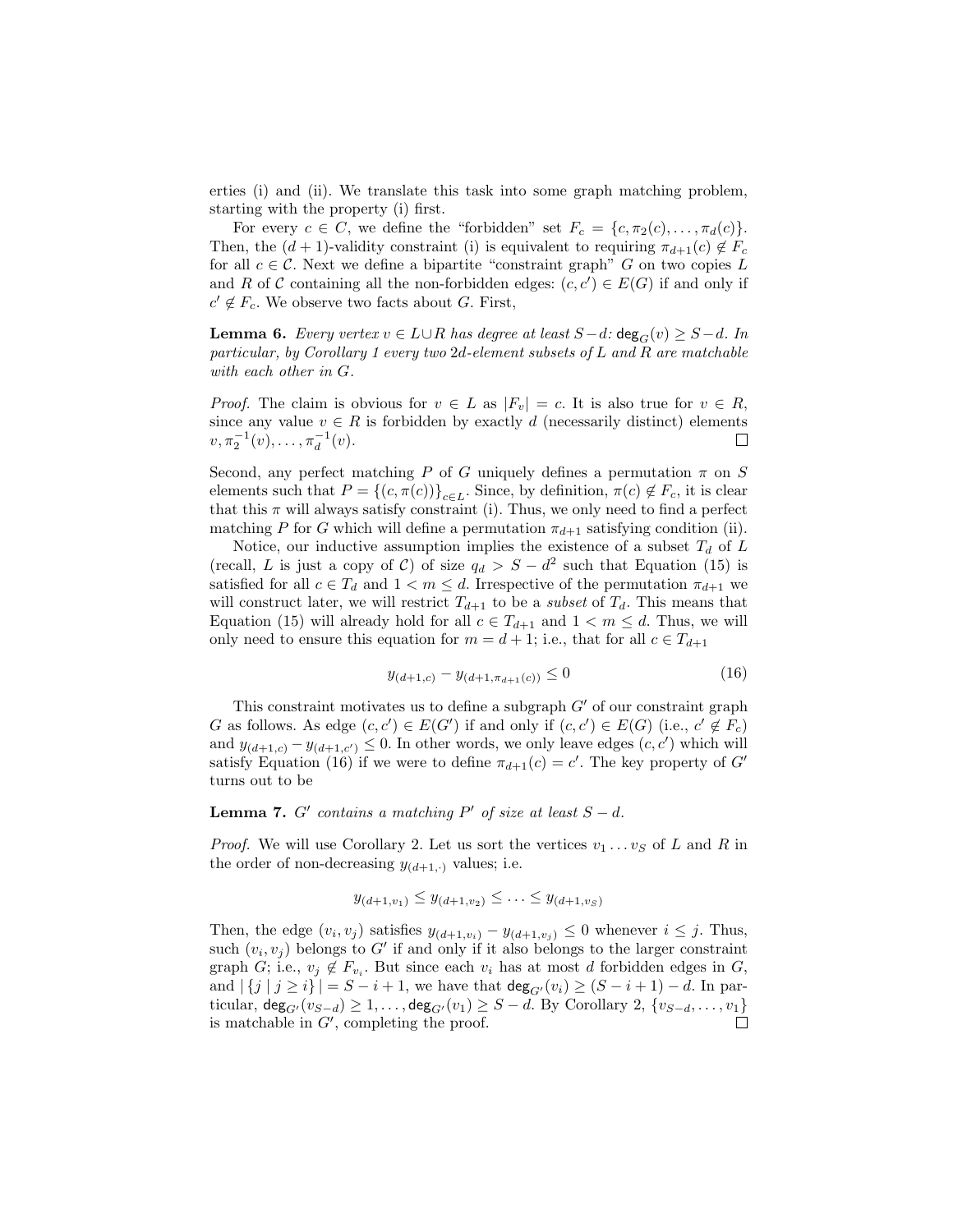#### 4.9 Finishing the Proof

Finally, we can collect all the pieces together and define a good matching P in G (corresponding to  $\pi_{d+1}$ ). With an eye on satisfying property (ii), we start with a large (but not yet perfect) matching  $P'$  of  $G'$  of size at least  $S - d$ , guaranteed by Lemma 7. Ideally, we would like to extend  $P'$  to some perfect matching in the full graph  $G$ , by somehow matching the vertices currently unmatched by  $P'$ . Unfortunately, we do not know how to argue that such extension is possible, since there are at most d vertices unmatched, and we can only match arbitrary sets of size at least 2d by Lemma 6. So we simply take an arbitrary sub-matching  $P''$  of  $P'$  of size  $S - 2d$ , just throwing away any  $|P'| - (S - 2d)$  edges of  $P'$ .

Notice,  $P''$  is also a matching of G which has exactly 2d unmatched vertices on both sides. By Lemma 6, we know that we can always match these missing vertices, and get a perfect matching  $P$  of the entire  $G$ . We finally claim that this perfect matching P defines a permutation  $\pi_{d+1}$  on C satisfying properties  $(i)$  and  $(ii)$ .

Property (i) is immediate since  $P$  is a perfect matching of  $G$ . As for property (ii), let L' denote the  $S - 2d$  endpoints of P'' in L. Now, every  $c \in L'$  satisfies Equation (16), since this is how the graph G' was defined and  $(c, \pi_{d+1}(c)) \in$  $P'' \subseteq E(G')$ . Thus, we can inductively define  $T_{d+1} = T_d \cap L'$  and have  $T_{d+1}$ satisfy property (ii). We only need to argue that  $T_{d+1}$  is large enough, but this is easy. Since  $L'$  misses only 2d ciphertexts, we get by induction that

$$
|T_{d+1}| \ge |T_d| - 2d > S - d^2 - 2d > S - (d+1)^2
$$

completing the induction and the whole proof.

### 5 Conclusions and Open Problems

We study the question of whether true randomness is inherent for achieving privacy, and show a largely positive answer for the case of information-theoretic private-key encryption, as well as computationally secure perfectly-binding primitives. The most interesting question is to study other privacy primitives (either information-theoretic or computational) not immediately covered by our technique. For example, what about 2-out-2 secret sharing (which is strictly implied by private-key encryption [DPP06]) or computationally binding commitment schemes? Do they still require true randomness?

More generally, we hope that our result and techniques will stimulate further interest in understanding the extent to which cryptographic primitives can be based on imperfect randomness.

Acknowledgments. We would like to thank Amit Sahai, Salil Vadhan and the anonymous referees for suggesting most of the "computational" extensions of our result. We would also like to thank Shien Jin Ong and Salil Vadhan for suggesting to use a better Chernoff bound in the proof of Theorem 1(a).